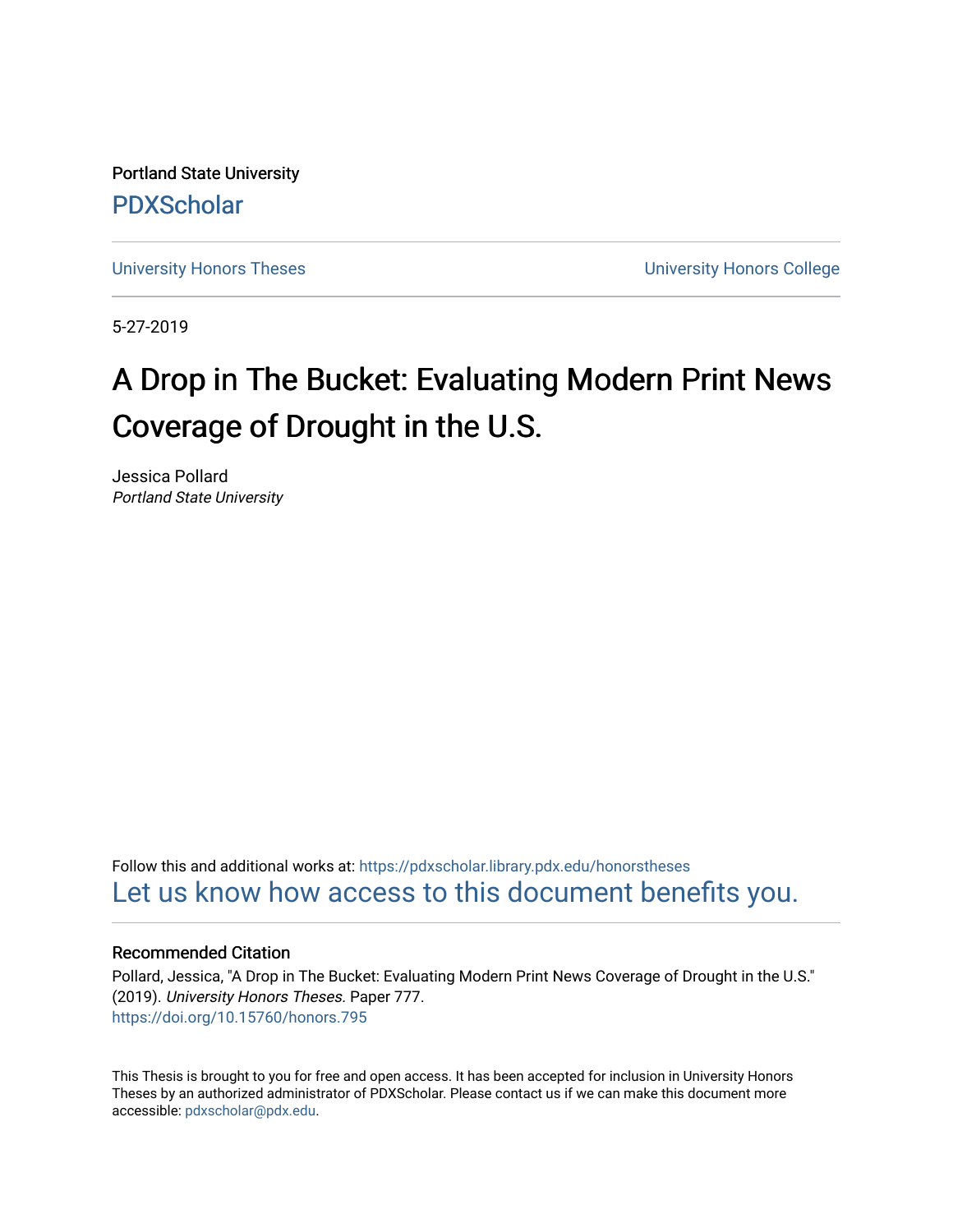A Drop in the Bucket: Evaluating modern print news coverage of drought in the U.S.

# By:

# Jessica Pollard

An undergraduate honors thesis in partial fulfillment of the requirements for the degree of

# Bachelor of Arts In Geography

Advisor:

Cynthia-Lou Coleman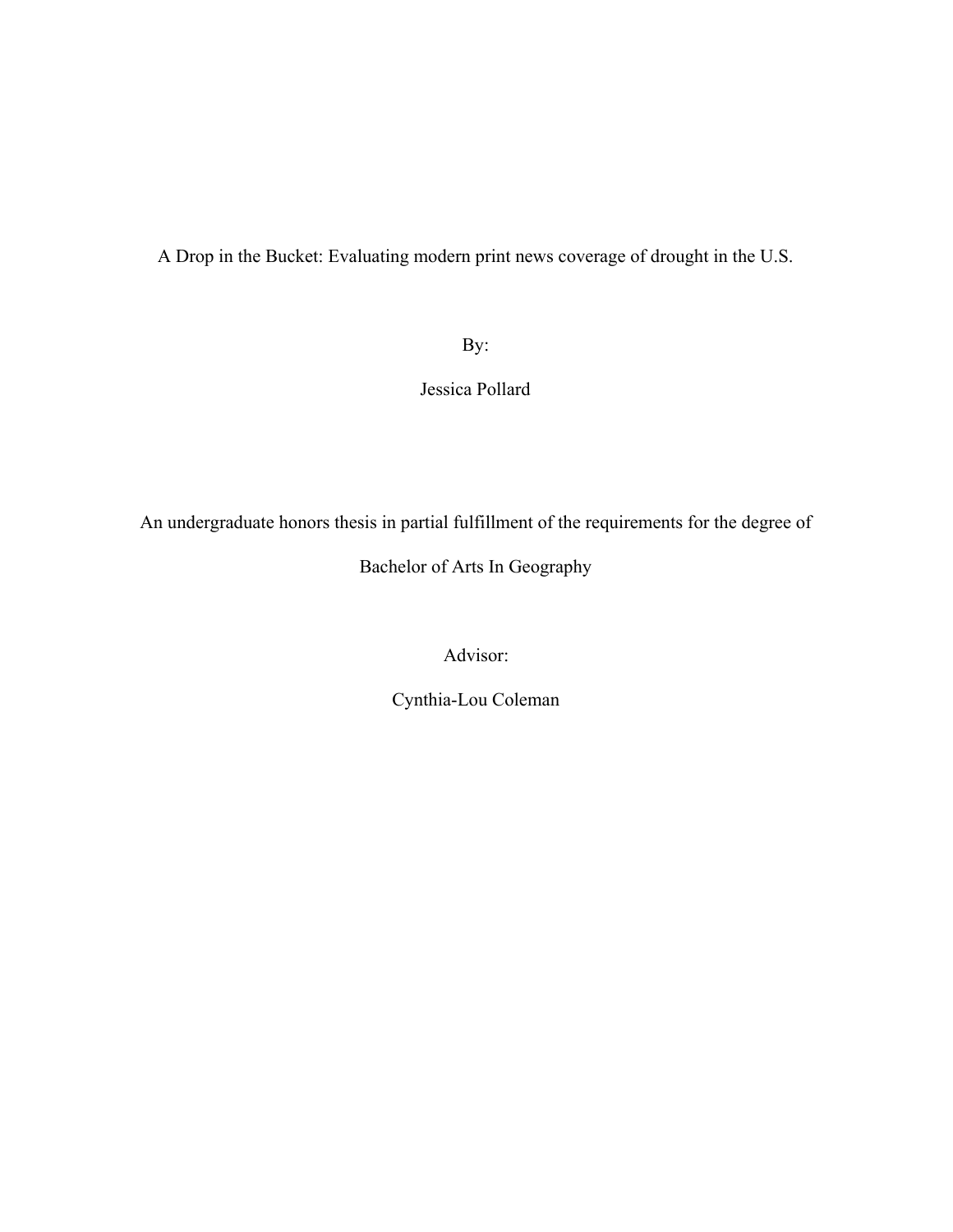## **INTRODUCTION**

In 1957 science reporter Robert C. Cowen of the Christian Science Monitor wrote, "Every time you start a car, light a fire, or turn on a furnace you're joining the greatest weather 'experiment' men have ever launched. You are adding your bit to the tons of carbon dioxide sent constantly into the air as coal, oil and wood are burned at unprecedented rates," (Cowen, 1957). It was one of the first mentions in the United States press of what would later be known as climate change: a change in climate which is possibly related to human activity and compromises the composition of the atmosphere ("UN Framework Convention on Climate Change", 1994). Before the 1950s, the news coverage of environmental issues was relatively insignificant. News media highlighting the concerning human impact on the environment first came into more prominent swing during the mid-20th century (Boykoff and Roberts, 2007) notably with Rachel Carson's 1962 book on the harmful environmental implications of pesticide use, *A Silent Spring*. Now, as the press's contribution to the conversation surrounding climate change continues through decades of modernization, several studies have shown that news influences public perception of and policy about human-caused environmental changes (Weingart et.al, 2000; Carvalho and Burgess, 2005). Of course, harnessing this influence within the media is not so easy as slapping a headline on data from a recent scientific study. To achieve full effect, reporters must strike a delicate balance between reporting on scientific information regarding human-caused environmental issues like climate change and including dialogue about the issues from a diverse group of those affected in their work (Priest, 2016).

This paper analyzes how recent press in the United States communicates climate change issues in reporting to the public. First, I investigated the research paradigm of media frames.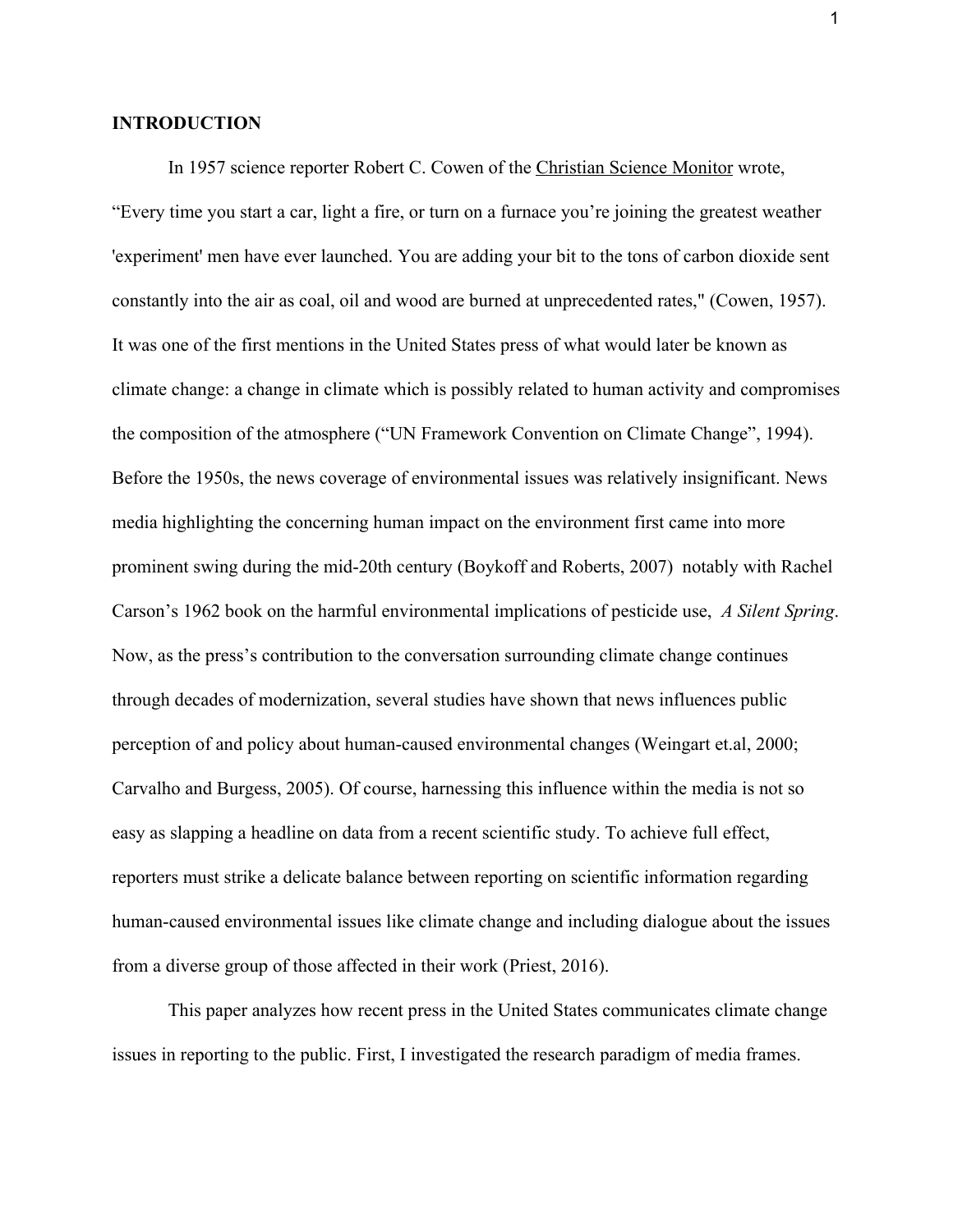Then, I reviewed prominent literature which discusses the relationship between the institutions of media, science, and the public. I applied the theories within these works to provide an analysis of national media coverage from four different newspapers during the 2011-2017 drought in California, which has been linked to climate change. Examining this specific event helped to shed light on how journalism and environmental science interact and how they could interact more efficiently to convey information to civilians, policy makers, and others in order to inspire change (Priest, 2016).

Taking a look at drought coverage in national print media may provide insight into the press's current perception of climate change and environmental topics. This issue is particularly pertinent due to the focus on a state as economically and agriculturally crucial as California, which the United States is largely reliant on for agricultural goods ("California Agricultural Production Statistics", 2016) .

 The research in this paper asked five research questions geared towards determining how prevalent incorporation of climate change was in the drought coverage.

1. How frequently did mainstream national print news address the drought in California during the timeframe of interest?

2. How frequently was climate change addressed in this coverage?

3. What kinds of professionals were frequently quoted throughout this coverage?

4. What does national print coverage of the drought reveal about inclusion of climate change in U.S. reporting?

5. Do the journalistic norms explored in the literature review portion of this paper persist in the coverage analyzed for this study?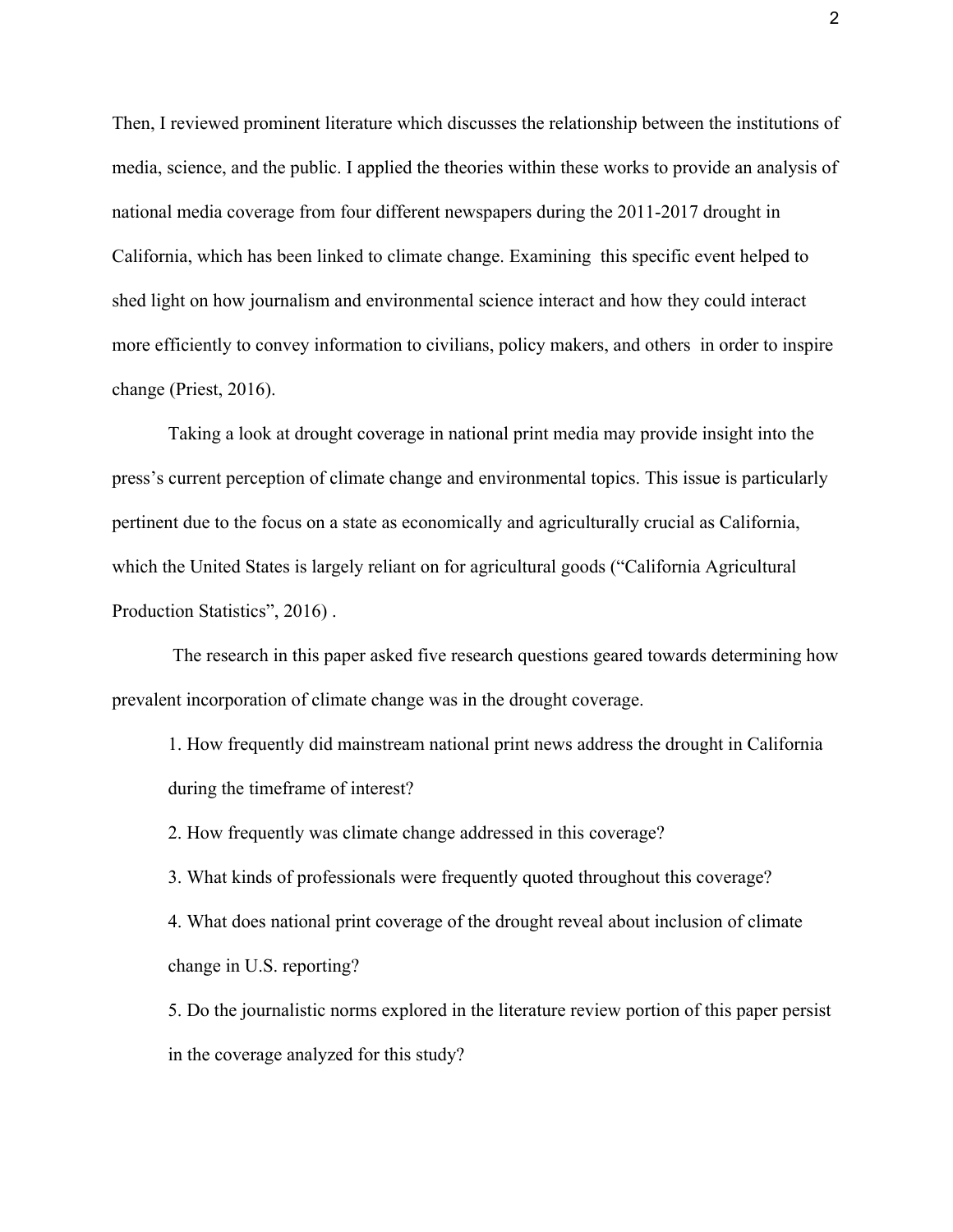Background on the California drought is provided in section 3 of the paper, "Case Study: California Drought".

# **2. Literature Review**

## **2.1 Framing**

The concept of framing originally derives from the field of sociology and came into focus during the 1960s, but it is frequently used in communications scholarship (Ardevol-Abreu, 2015). Overtime, the theory gained momentum in communications studies when evaluating the efficacy of news writing. As notable communications scholar Robert Entman described framing in media, it is the way that different aspects of reality are amplified and assigned a problem, a cause, an evaluation, and a solution. When a problem is repeatedly assigned the same frame in the media, it comes to hold dominant meaning. This means that the public will most likely digest the frame and accept it as truth (Entman, 1993).

In 1978, researcher Gaye Tuchman described the news as a window with frames that block out parts of reality which the viewer cannot perceive. In dissecting this metaphor, we can examine all players in news production. The person who built the window- the journalist- is the sender of information. The person peering out the window is the receiver, and the space from which they peer can represent cultural influence. What they peer out to is reality, but it is distorted by the scope and shape of the window. Senders, receivers, culture, and text are all components of media frames which communications researchers can explore (Ardevol-Abreu, 2015).

Tuchman was studying the media in the 1970s and at the time, considered the press to hold major influence over political agenda. And while the news media in the 1970s were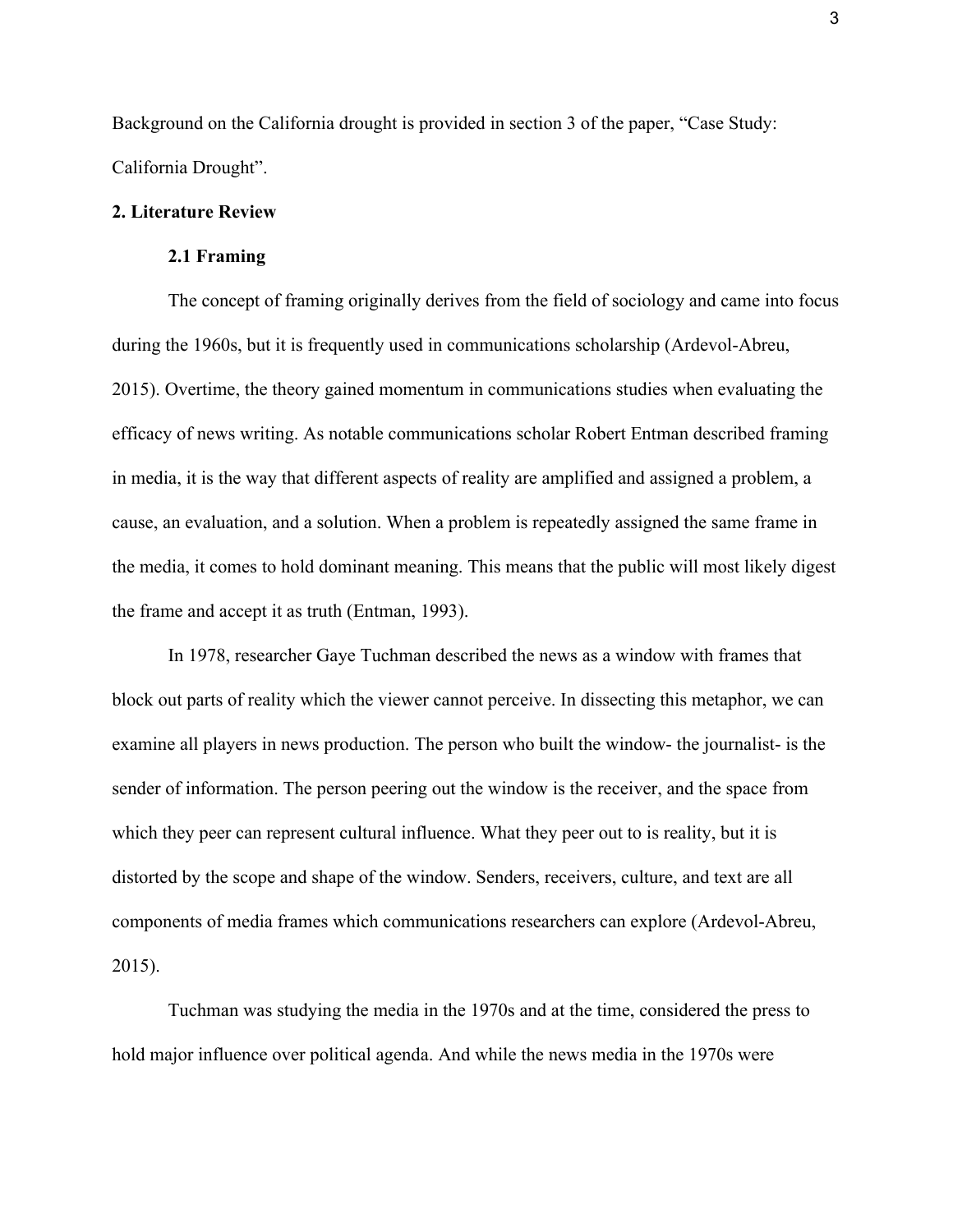markedly different from what we have in the United States today (McQuail, 2002), the questions Tuchman asked are still waiting to be answered. She wondered why some matters receive press coverage when others do not, and through her exploration of newsrooms in the U.S. via interviews and participant observations, she determined that it must have something to do with the inner workings of the journalism world and outside influences (see: Cantor 1980; Scheufele, 1999). Potential factors which influence the outcomes of news production which have been identified and studied by Truchman and others (e.g Scheufele, 1999; Priest, 2016 ) include**:** the status quo, ideology and political orientation, environmental work pressure, interest groups and politicians, and the routine of a journalist .

And while the parameters of framing in communications studies might seem cut and dry, there is a lot of debate in the scholarly community about what it means as a research paradigm. For the sake of this paper, a paradigm is defined as a general theory which informs the study of the processes of a particular system (Entman, 1993). Scholar Dietram Scheufele (1999) wrote about the convolution of framing theory in media effects, arguing that "it has been used repeatedly to label similar but distinctly different approaches," (103). Scheufele wrote that because the term 'frame' is equated with other concepts like 'agenda-setting', it is hard to compare the empirical evidence of research which relies on framing theory. Some scholars, for instance, do not discriminate between frame 'salience'- or accessibility- and frame 'importance' when collecting data on framing cause or effect. Scheufele recommended that instead of using framing as a loose paradigm, media researchers utilize a four-part framing process model. This model acknowledges the links between frame building, frame setting, individual effects of framing, and the link between audience and media frames (Entman, 1993). The research in this

4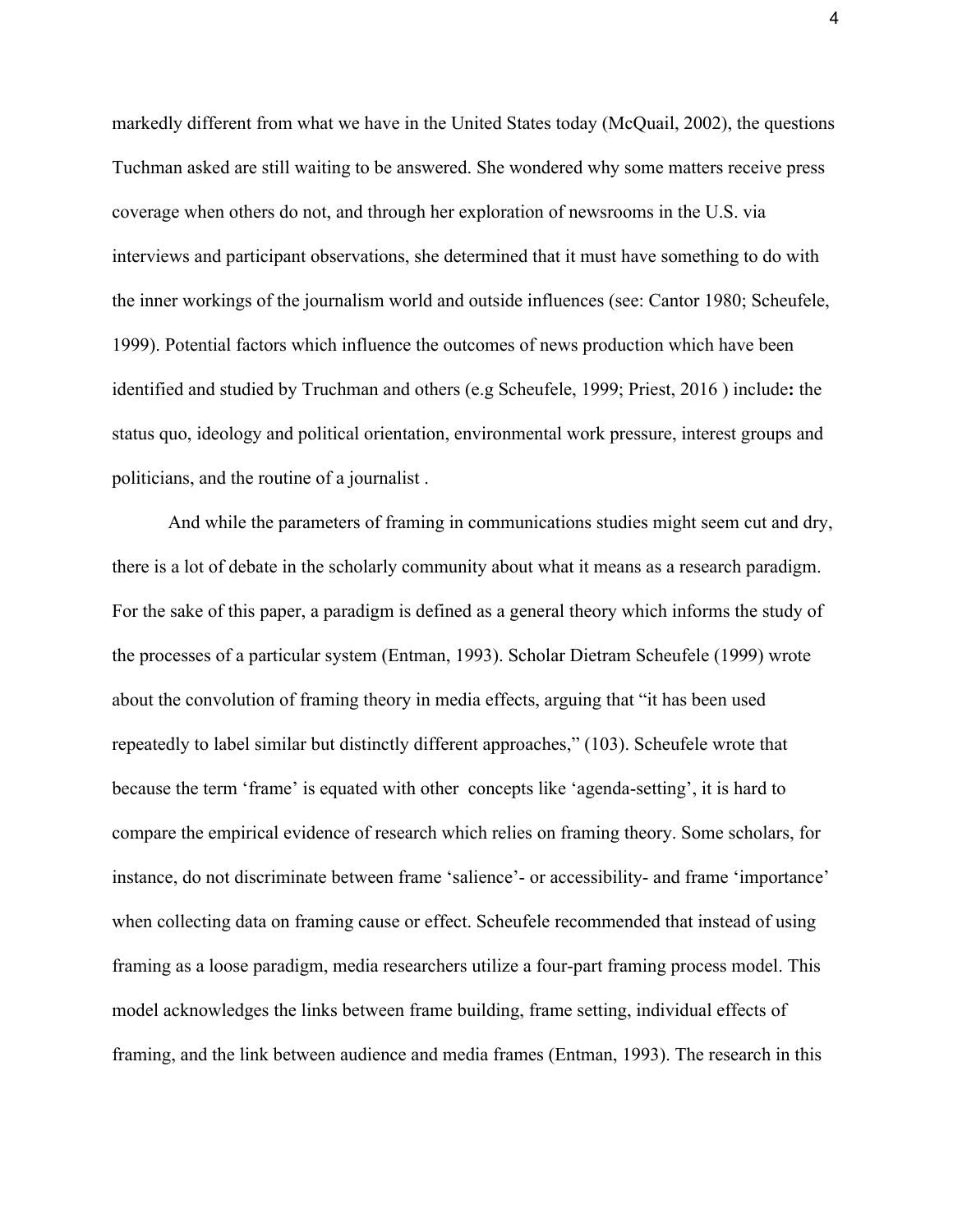paper is specifically interested in exploring the frame building and frame setting of print media in the U.S. due to time and resource constraints.

## **2.2 Media Frames and Climate Change**

The cultural circuit model used by scholars Carvalho and Burgess (2005) to evaluate the construction of environmental risk in UK newspapers bares a striking resemblance to Scheufele's four-part framing process model, but caters specifically to climate change framing in print news. The media are considered throughout communications research to be influencers in public perception of risks like those posed by climate change (Carvalho and Burgess, 2005). Through the three circuits of cultural production, as described in "Cultural Circuits of Climate Change" (2005), news is formulated, circulated, and reformulated again based off of the response of the audience in a three part cycle. The first part of the cycle is comprised of logistical factors including a journalist's routine, previous knowledge, and time restraints. The second part of the circuit model is the creation of text. All articles rely on different rhetoric, sources, and hooks. These factors can play a huge part in how the audience forms or develops their opinion of the featured event or issue (Carvalho and Burgess, 2005). The third stage of cultural circuits revolves around consumption, and how the audience uses the information presented. The audience--comprised of laypeople, politicians, scientists, journalists, and other bodies of influence-- elicit collective and individual responses to the news. These responses can be observed through analyzing policy, public opinion, and the funding flow of both media entities and research teams. These changes make echoes within the community and land right back on the newsdesk: so the cycle renews.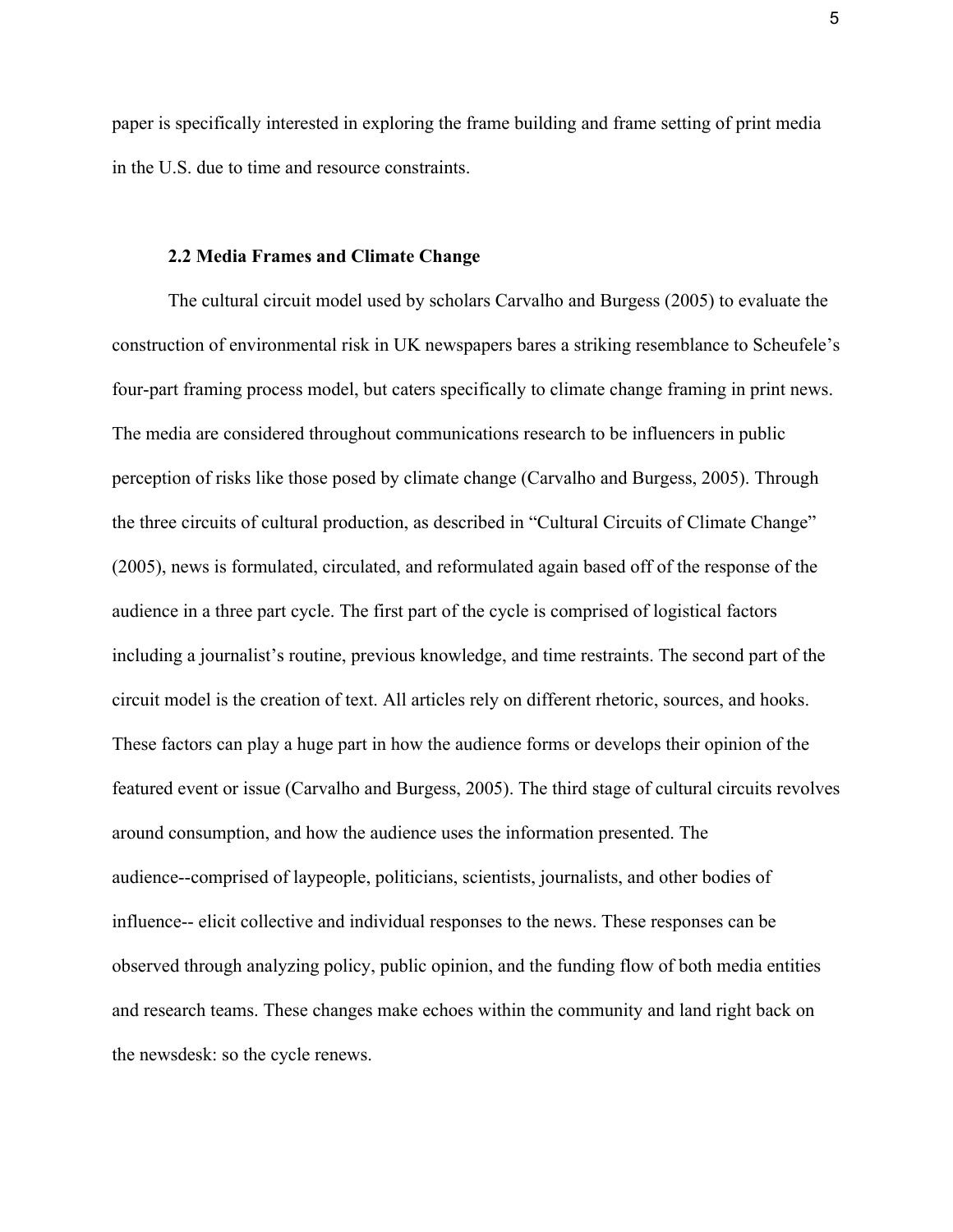Carvalho and Burgess examined 19 years worth of broadsheet newspaper coverage from 1985 to 2003 using critical discourse analysis to reveal the reciprocal nature of the relationship between the press and other prominent social institutions, like the government. They found evidence that social learning morphed with the press's continual coverage of climate issues, and that the media likely had the ability to influence the way major politicians address the public. Carvalho and Burgess were not alone in their findings. While the study in this paper did not explore the social effects of media framing, it is important to acknowledge scholarly work which suggests that the media is indeed very influential in terms of the climate change conversation. The power of the press is reason to dissect the processes of the first two circuits of climate change communication.

Boykoff and Roberts (2007) identified media influence in the climate change conversation, and also examined the strengths and weaknesses of then-current climate change reporting in the 2000s while building off of Carvalho and Burgess' three part circuit model. Boykoff and Robert's exploration of the first phase of the model-- which again relates to the internal and extrinsic logistics of journalism-- revealed that more climate change news is produced during times of immediate environmental stress, at the time of a public announcement by a prominent figure, or during a climate change related event (e.g: Kyoto Protocol or the Paris Agreement). Resultantly, media reporting on climate change can even affect international aid budgets for climate adaptation and mitigation. The press was less likely to cover an issue that lacks a definitive event like a heatwave than it was an issue with immediate effects like a hurricane. The time-scale of slow-growing events, like anthropogenic climate change itself, was irrelevant to the time-scale of a fast-paced newsroom. Stories that do take time to explore the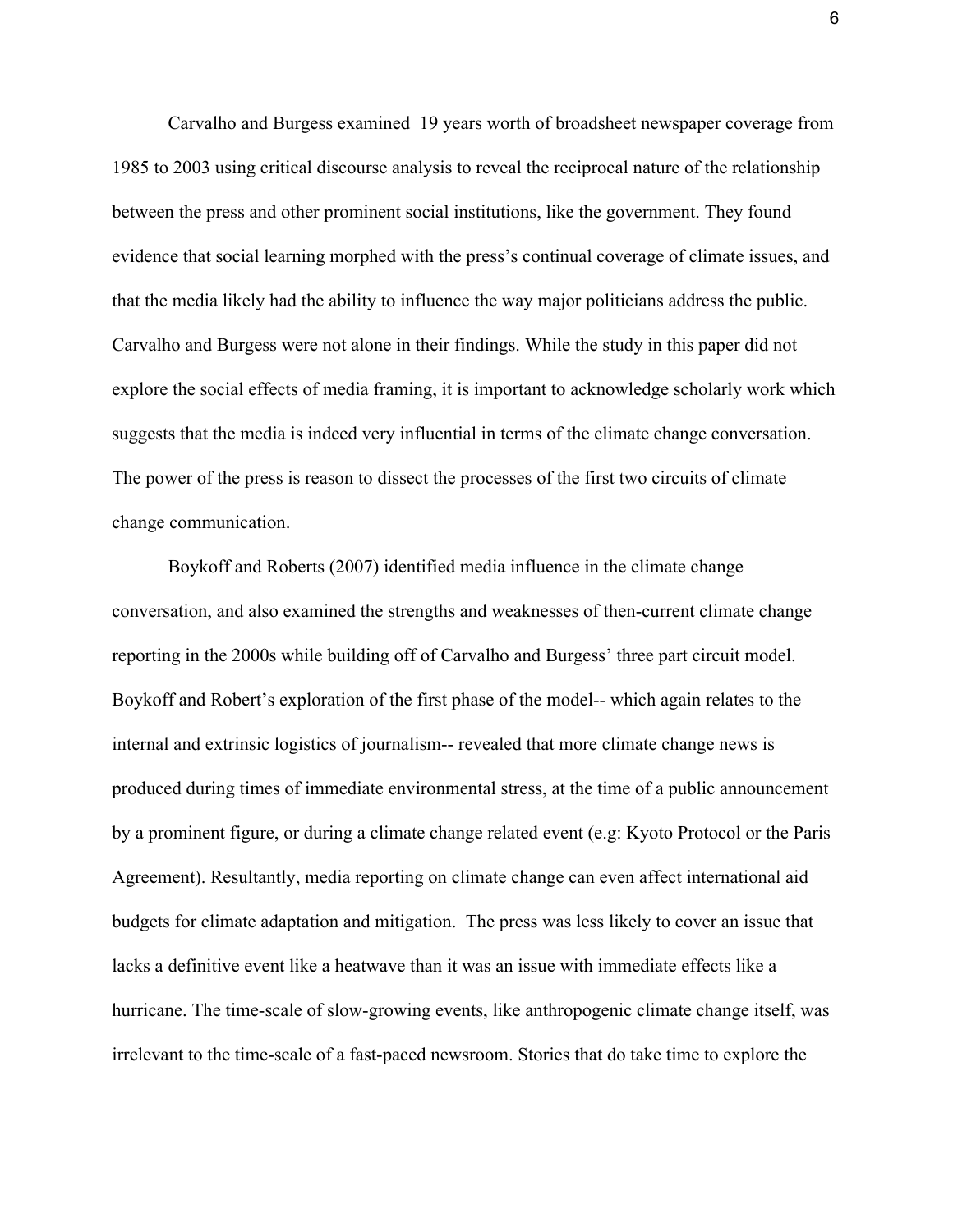history and science behind an environmental phenomenon were described as having "thematic" as opposed to "episodic" frames, which base the reporting of issues on specific events (Iyengar, 1991). Boykoff and Roberts argued a need exists for more thematic reporting on climate change.

#### **2.3 Thematic and episodic media coverage**

In the book *Is Anyone Responsible? How Television Frames Political Issues* (1991), author and political scientist Shanto Iyengar acknowledged that different frames in the news could affect where consumers of news media place the responsibilities of different issues. Iyengar established the difference between episodic and thematic framing to express how some news hones in on a small-scale, event-based, emotionally-driven frame while other news is less emotional in its framing and more likely to address the long term causes of an issue. His landmark studies showed that typically, when an audience is absorbing "thematic" coverage of an issue, they are more likely to attribute the blame of an issue like poverty on systemic factors like the government or economic factors. Those consuming an episodic frame were more likely to attribute blame to individuals-- in the case of poverty, people were more likely to blame poor people for their issues than greater systems at play (Iyengar, 1991).

Specifically in reference to print news, articles which are set up in context to larger issues and rely on repeated connected coverage of the same issue could be considered thematic (Boykoff and Roberts, 2007). Shorter articles that tend to focus on one individual instance or event could be considered episodic. More recent research showed that thematic coverage lead to more thematic policy decisions in the sphere of climate change, where people who read thematic news are more likely to be in favor of climate change policy than those exposed to more episodic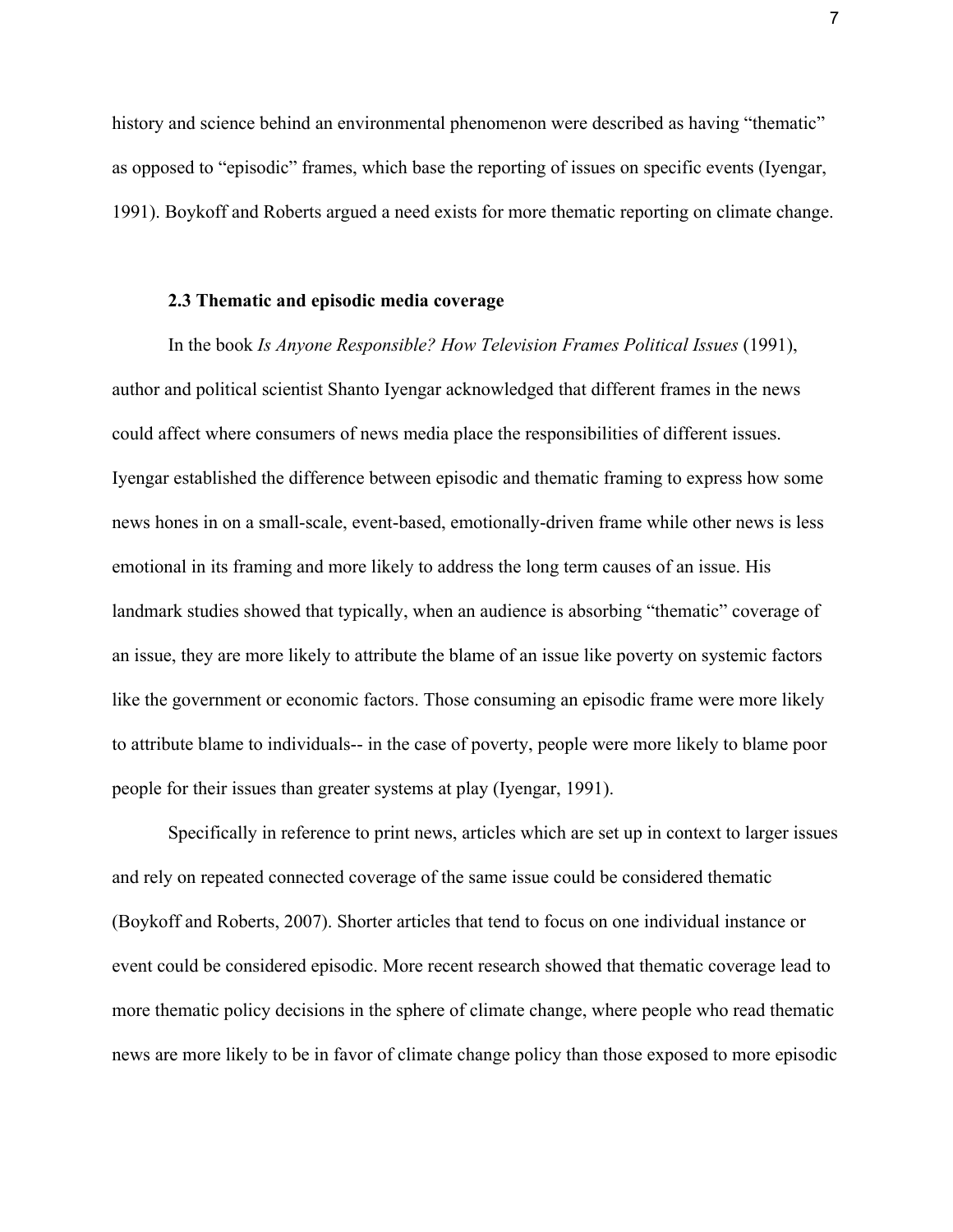coverage (Hart, 2011). One can determine whether framing is thematic or episodic by identifying the scale of the article, how much explanation of the problem is provided, and who is quoted or presented as a key player. As Boykoff and Roberts illuminated, often times the conflicts between individual "claim-makers" are favored in episodic articles over in-depth systemic analysis (2007). The press's fixation on key players' narratives in place of comprehensive histories of an issue can in part be explained by the authority order bias in journalism.

#### **2.4 Authority Order Bias and other framing phenomena**

For journalists covering environmental phenomena, science is only one part of the picture. Stories about the environment often include the perspectives of civilians, policymakers, business owners and other key players to create a multi-dimensional, layered story and keep audiences intrigued and connected (Priest, 2016). It is usual for journalists to turn to authority figures like government officials and high level business people as sources for news articles pertaining to environmental issues, even if they know less about the mechanics behind an issue than a scientist would (Boykoff and Roberts, 2007) because they are more relatable to the audience. Not all readers connect with raw scientific information or commentary, and some are quite likely to take on the views of prominent opinion leaders like government workers (Priest, 2016) .

This authority-order bias creates an echo chamber. The words of news sources as authority figures are motivating the public to have new ideas about policy and legislation. These new ideas are transformed into new policy or rejected by these authoritative sources, who are major community stakeholders. It could be supposed that a climate scientist be considered an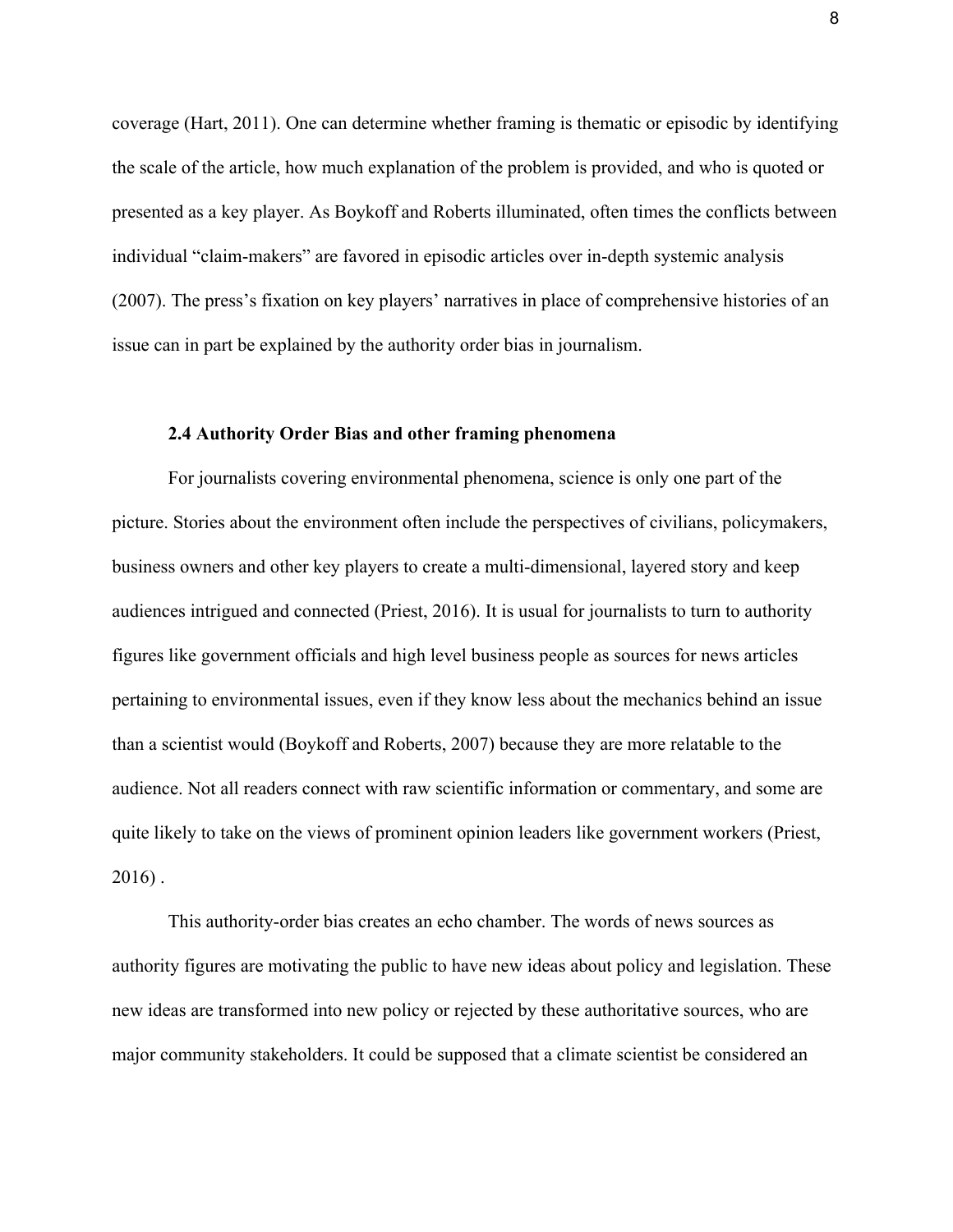'authority' over the knowledge of our changing climate, but the relationship between journalists and scientists has several complicated layers that sometimes hinders the inclusion of a scientist's perspective a variety of topics (Priest, 2016). Some examples of this reach back into the first cultural circuit, as scientists are passionate about accuracy and many journalists and journalistic organizations do not allow interviewed scientists to review the copy of an article they are featured in. This can lead to scientists hesitating to be featured in the news. Both the journalist and the scientist establish what scientific findings are notable enough to make plain to the public, and this has a large factor in the proliferation of climate change information in the news media (Priest, 2016).

Balanced reporting is another journalistic norm which effects reporting on environmental issues (Brüggemann and Engesser, 2017). It is likely that the method of balanced reporting is used by journalists to field opposing views against each other to increase news value, validate claims, and avoid accusations of biased reporting attributes to this lack of concern. While there is essentially an international scientific consensus that climate change exists and is human caused, journalists are still pulling contrarian narratives into their work. Brüggemann and Engesser's study revealed that climate deniers were mentioned or quoted more frequently than players in the International Panel on Climate Change (IPCC) between 2011 and 2012. They also wrote that the two highest emitting countries: the U.S and China expressed less public concern over climate change than other countries Entertaining opposing viewpoints rather than holding influencers accountable in reporting could lead the public to believe that they ought to question the validity of a changing climate at all.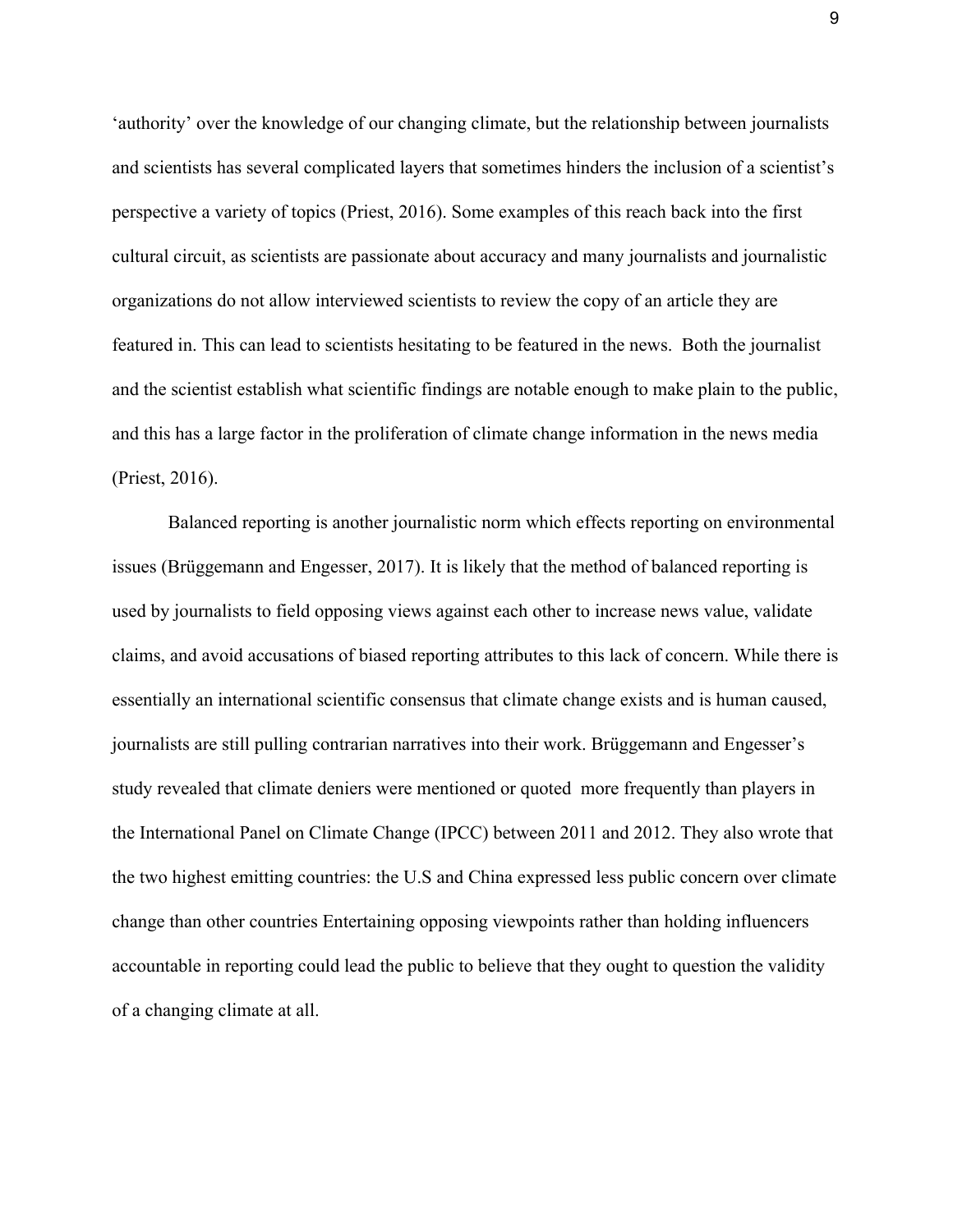Studies on climate change frames in the news media have reinforced the importance of examining print articles which report on environmental events for their depth and their sources. Several prominent scholars have demonstrated that these factors which culminate in the first and second phases of the cultural circuit model really do impact the third phase of audience engagement and response. The next section will briefly review literature which pertains to both drought and media frames.

#### **2.5 Identifying gaps in existing research of drought in the press**

Drought causes environmental, agricultural, and governmental distress gradually over a long period of time with effects that last well beyond the actual time frame of the event (Damien, 2013). The long term nature of drought contrasts the fast-paced, snapshot-style of modern mainstream news media discussed in the previous section. As aforementioned, journalists covering environmental issues tend to opt for episodic coverage of an event for budgetary and readership reasons (Rowe, 2012). They also tend to call upon public officials and other non-scientific claim-makers to provide professional insight on environmental phenomenon. In "Comparing Newspaper Coverage of Climate Change During Election Campaigns in the United States, Canada and Australia", author Dan Rowe found that a driving principle in climate change reporting in 2007 and 2008 was to capture the voices of public officials regardless of how their views line up with current science.

While there is plenty of scholarly literature regarding different facets of climate change in the news media, works specifically examining drought portrayal appear to be relatively far and few between. "Journalism and the Perfect Heat Wave: Assessing the Reportage of North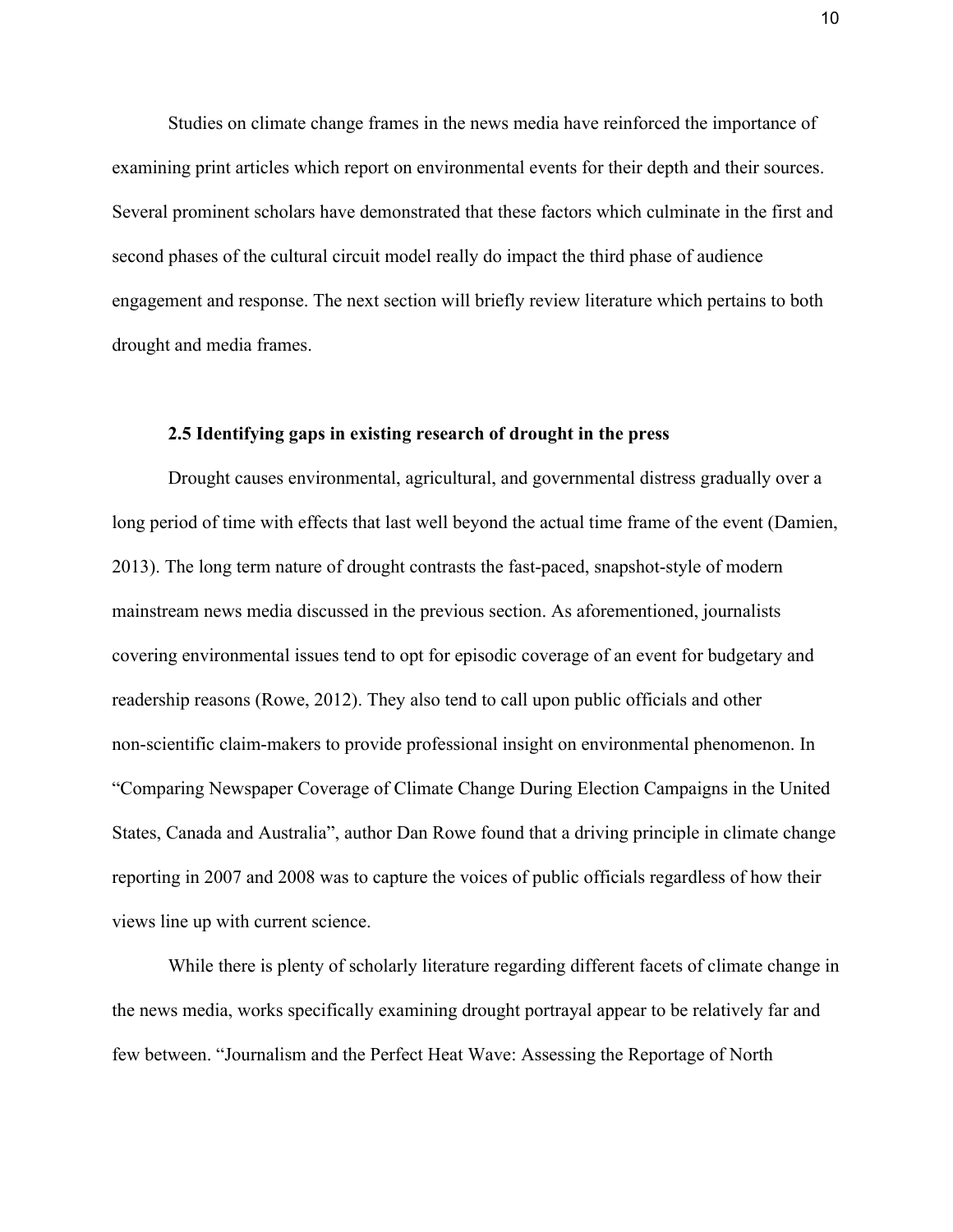America's Worst Heat Wave, July-August 1936" (2008) by Philip Hutchison provided historical background of water issues news coverage in the United States. The study showed that most articles regarding the heatwave were pertaining to drought and agricultural problems, supplemented with advice to fight the heat geared prominently towards middle and upper class Americans of the time. The study also showed that as soon as relief was in sight, coverage of the event experienced a drop. This finding aligns with a study that analyzed audience reaction to news stories from the late 1990s: ["When No News Is Good News: Inferring Closure for News](http://journals.sagepub.com/doi/pdf/10.1177/107769900007700404) [Issues](http://journals.sagepub.com/doi/pdf/10.1177/107769900007700404)" (2000). Miriam J. Metzger drew on Doris Graber's "cognitive schemata" to discuss how media audiences tended to fill in the blanks and assume the conclusion of an event covered in the press. Not only was there a tendency for audience members to sometimes infer the resolution of events, there was a relationship between the frequency of these inferences and the knowledge-base an individual had regarding the event. The more someone inferred, the less that background information they knew and the more geographical distance they held between themselves and an issue. Inferences usually included a positive resolution of the issue.

Metzger's original hypotheses were based on the timeline of news coverage of the 1984 drought in Ethiopia, when media outlets in the U.S. generally discontinued coverage of the drought before it was over. Metzger cited the work of Richard E. Petty and John T. Cacioppo's Attitudes and Persuasion" as identifying the tendency among audience members to infer a positive conclusion . Metzger wrote, " The tendency to assume 'no news is good news' may stem from a more general 'positivity bias' in human nature. Petty and Cacioppo define this bias as a 'tendency for people to organize their conceptual worlds in positive ways'" (Metzger, 785).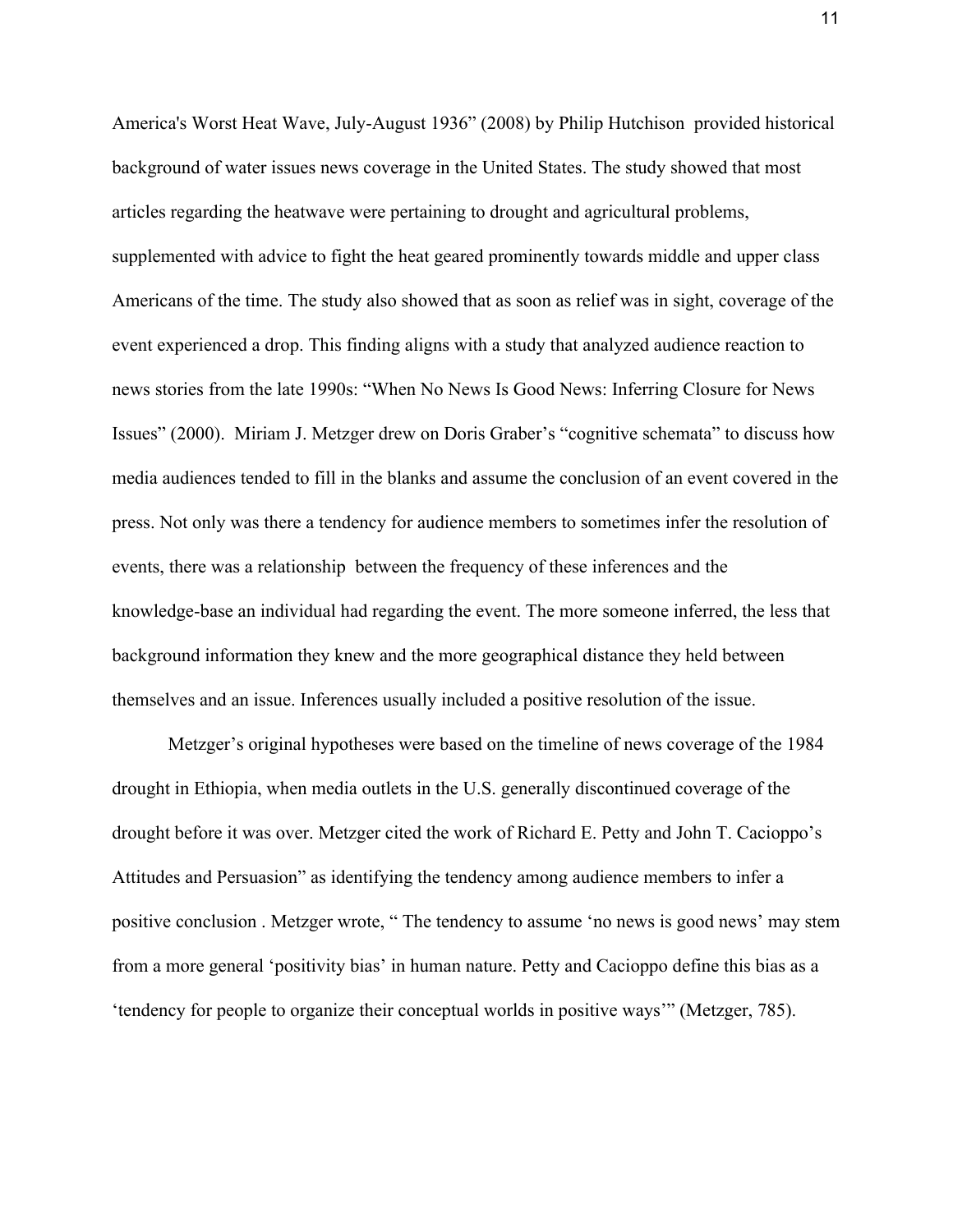In "Drought, Debate, and Uncertainty: Measuring Reporters' Knowledge and Ignorance about Climate Change" (Wilson, 2000), Wilson used drought as a case study to establish that lack of scientific expertise among the journalist community in the United States was attributing to the spotty quality and fluctuating prevalence of 20th century climate change coverage.

The available literature on framing in the mainstream press has theorized that there is a long and impactful story behind the construction of every news article. As illuminated by Carvalho and Burgess as well as Scheufele and others, the pressures of deadlines and the lack of expert knowledge that journalists face when covering a scientific issue like climate change could affect the framing of a story. The construction of articles, including the quoted narrators and the length of background information could also affect how the audience begins to see an issue. As mentioned earlier, these factors have created frames which influence audiences and in turn could impact international aid funding, policy formation, public speaking and public opinion.

Frames in drought reporting are relatively understudied, according to the literature review conducted for this paper.

 As aforementioned, in the next section I will examine how mainstream print news describes the extreme drought in California which began in 2011. Using content analysis and pulling from the model presented by Carvalho and Burgess, I will describe how modern national print media portrays the longform climate issue of drought in the U.S and provide suggestions grounded in scholarly research as to how the media could better represent drought and contribute to the climate change conversation.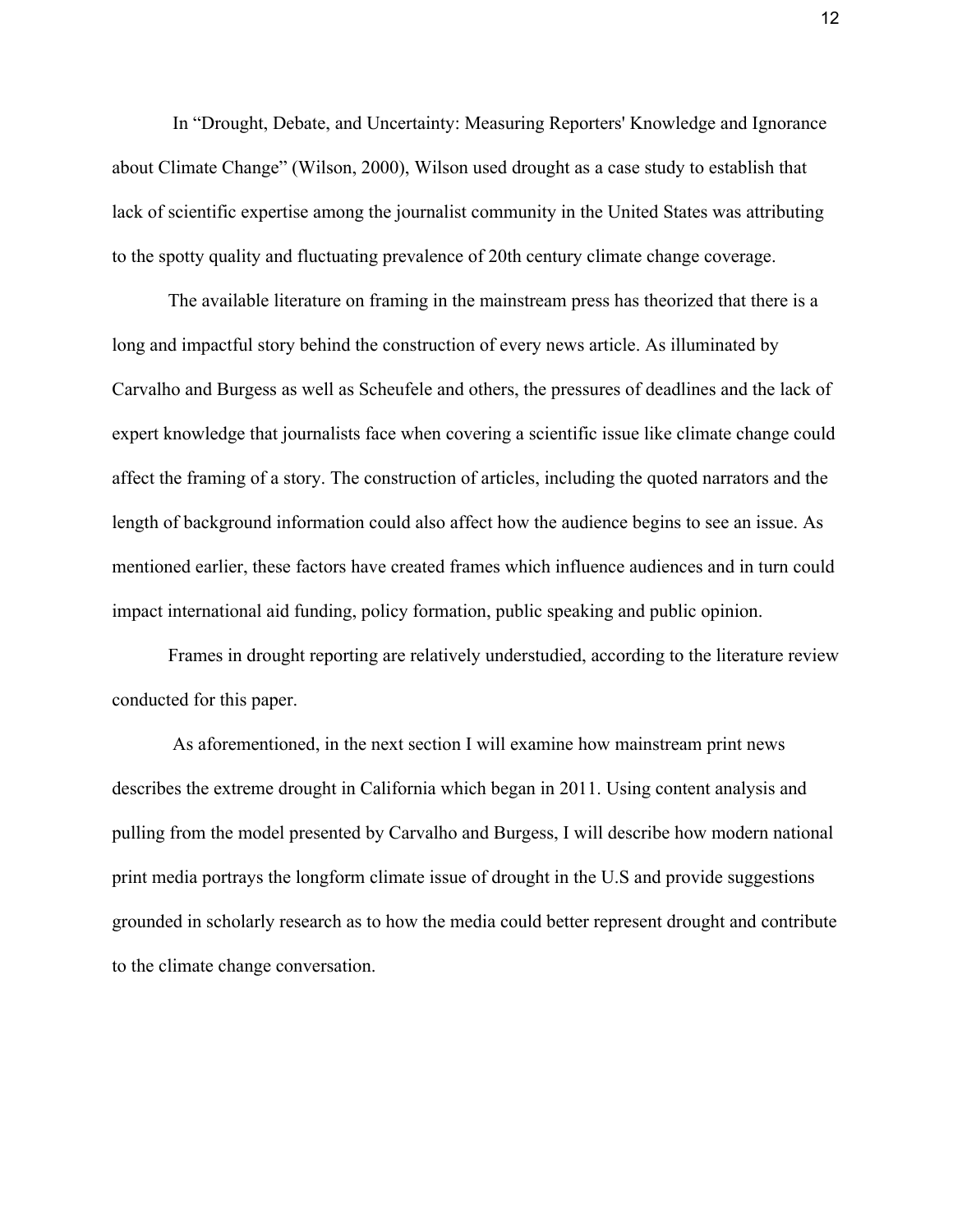#### **3. Case study: California Drought**

In 2014, Governor Jerry Brown of California stated, "We can't make it rain, but we can be much better prepared for the terrible consequences that California's drought now threatens, including dramatically less water for our farms and communities and increased fires in both urban and rural areas. I've declared this emergency and I'm calling all Californians to conserve water in every way possible" (Brown, 2014), and declared a state of emergency in California.

By this time, the high temperatures and low precipitation rates associated with extreme drought had already ravaged the state for over two years (Richman and Leslie, 2018). In terms of precipitation, this event was not the driest in modern California. Precipitation deficits in California reached higher levels during 1977. Even still, the severity of recent precipitation lows and temperature highs made this modern drought a 200-year extreme event (AghaKouchak et.al, 2014), and likely the worst drought in California since reliable records were established in 1895 (Richman and Lance, 2018). It is also important to take into account that a population increase since the last extreme drought events in California put more significant stress on water usage in the state, particularly considering that one-third of all vegetables and two-thirds of all fruits and nuts consumed in the United States. come from California (CDFA, 2016). Between 2011 and 2014 in California, 17,000 agricultural jobs were lost due to the drought (Seager et.al, 2015).

Since then, the warm-dry conditions that sparked the drought have been connected to anthropogenic-- or human caused-- climate change by some researchers (e.g: Diffenbaugh et.al, 2015). Since 1970, increasing greenhouse gas concentrations have attributed to changes in atmospheric pressure and circulation that are linked to extreme drought events like the one which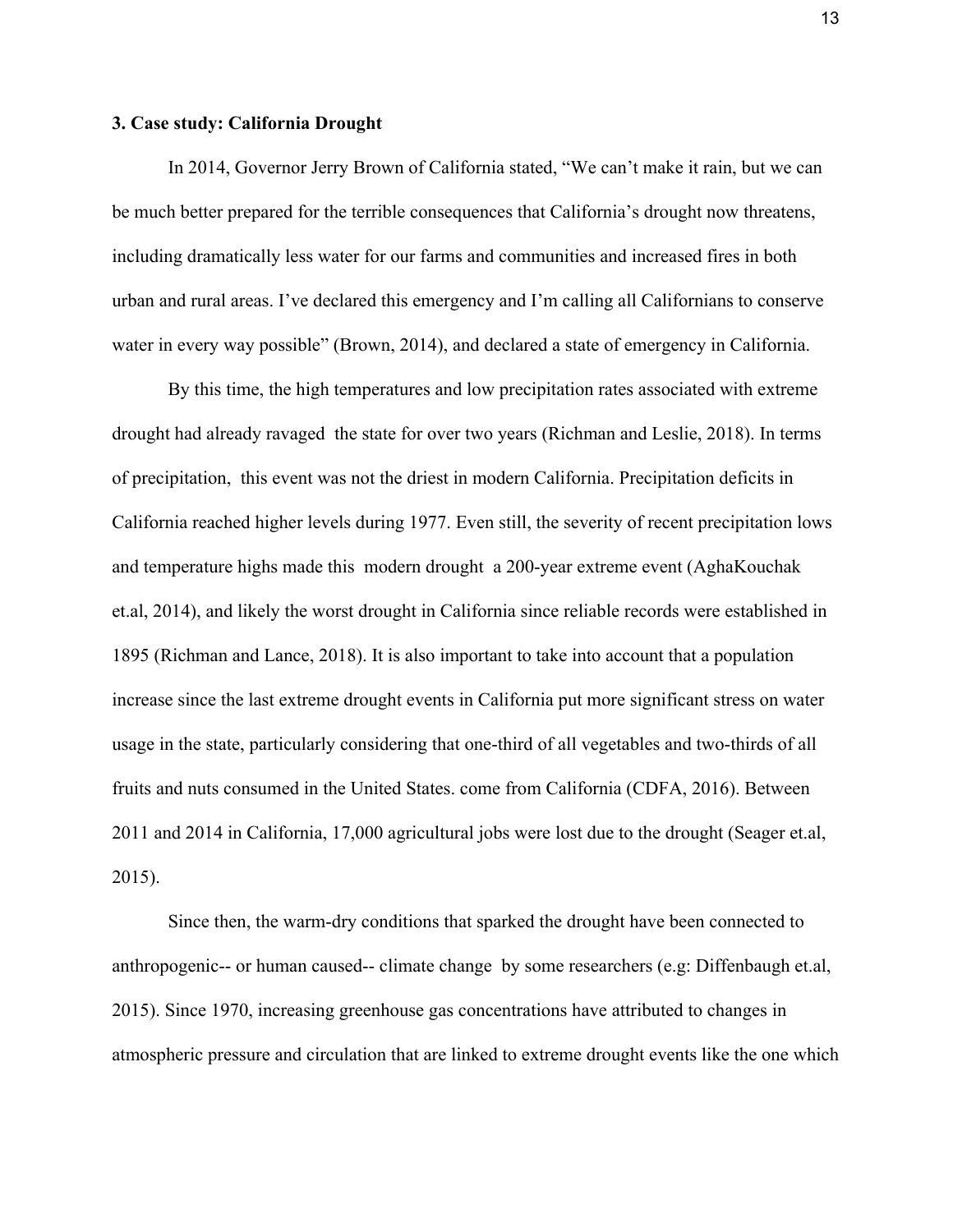happened this century in California (Climate Change, 2014). This trend has indicated that the probability of drought occurrence and severity-- in part thanks to the trend of increasing temperatures and decreasing levels of precipitation -- could increase over time.

Evaluating the press's handling of this specific instance of extreme drought in California gave clues as to how print media could portray future climate events in a way that increases public engagement and inspires more climate-change oriented policy throughout the United States.. California is undeniably valuable to the country, recently becoming the fifth largest economy in the world in 2018, according to the United States Bureau of Economic Analysis (Associated Press, 2018). On its own, California is the fifth largest supplier of food in the world. According to an article in the Los Angeles Times in 2014, California's agricultural sector lost 2.2 billion dollars in relation to the drought, while the continual drilling for groundwater was causing increased environmental degradation. As previously mentioned, climate change is creating an increase in extreme drought events like California's most recent drought, and it is possible that another could occur in the state again. This drought was economically and agriculturally significant in the United States, and therefore it can be expected that it would attract more news media attention than a drought occuring in a less populated, less economically crucial place.

#### **4. Research methods**

After reviewing the available literature on media frames of climate change, I decided the method of content analysis would be an efficient way to observe the characteristics which build frames in national drought coverage. Content analysis is a research method from communication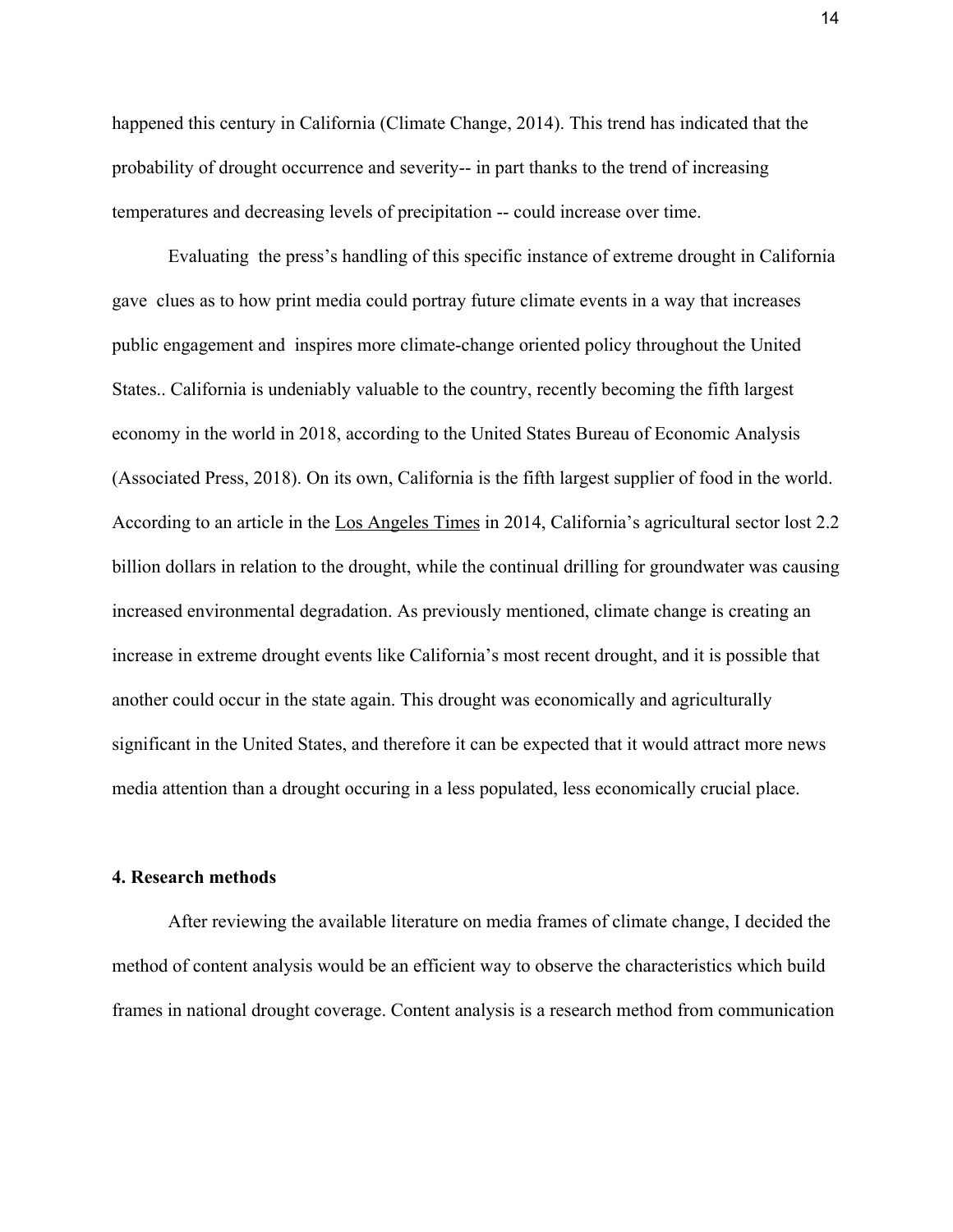sciences which requires the recording of systematic observations of media (Riffe et.al, 2019). In this case, the content analysis approach will be tailored to analyzing print news.

I reviewed articles from four different mainstream newspapers in the United States: The New York Times, The Washington Post, The Wall Street Journal, and the Los Angeles Times. These are four of the most widely read and distributed print newspapers in the United States, according to reports released in 2013 by the Alliance for Audited Media. Large circulation rates of these papers, ranging from the Washington Post's 474,767 total circulation average to the Wall Street Journal's 2,378,827 total circulation average during 2013 suggest that these were some of the most prominent newspapers during the middle of my research period, which ranges from January, 2012 to December, 2014.

| <b>Table 1: Total articles</b> |                                                |                                                |                                               | I used the ProQuest database,    |
|--------------------------------|------------------------------------------------|------------------------------------------------|-----------------------------------------------|----------------------------------|
| <b>Publication</b>             | <b>Total Articles</b><br>(1/1/2012-12/31/2014) | <b>Total Articles w/</b><br><b>limitations</b> | <b>Proportion of relevant</b><br>articles (%) | rather than the commonly used    |
|                                |                                                |                                                |                                               | LexisNexis database because it   |
| <b>LA Times</b>                | 78,067                                         | 92                                             | 0.11                                          |                                  |
| <b>New York Times</b>          | 111,079                                        | 33                                             | 0.02                                          | features an archive of the LA    |
| <b>Wall Street Journal</b>     | 83,065                                         | 30                                             | 0.03                                          | Times, otherwise unavailable.    |
| <b>Washington Post</b>         | 270,628                                        | 24                                             | 0.008                                         |                                  |
| <b>Total</b>                   | 542,839                                        | 179                                            | 0.03                                          | While the other three newspapers |

had a more thorough database on Lexis Nexis, I wanted to keep each variable publication equal in terms of access.

Within the Proquest database, I put multiple limitations on each archive search to find articles for this study. I used the search terms "California (Place)" -- which includes every abbreviation of California in the search-- and "drought" in ProQuest under each publication's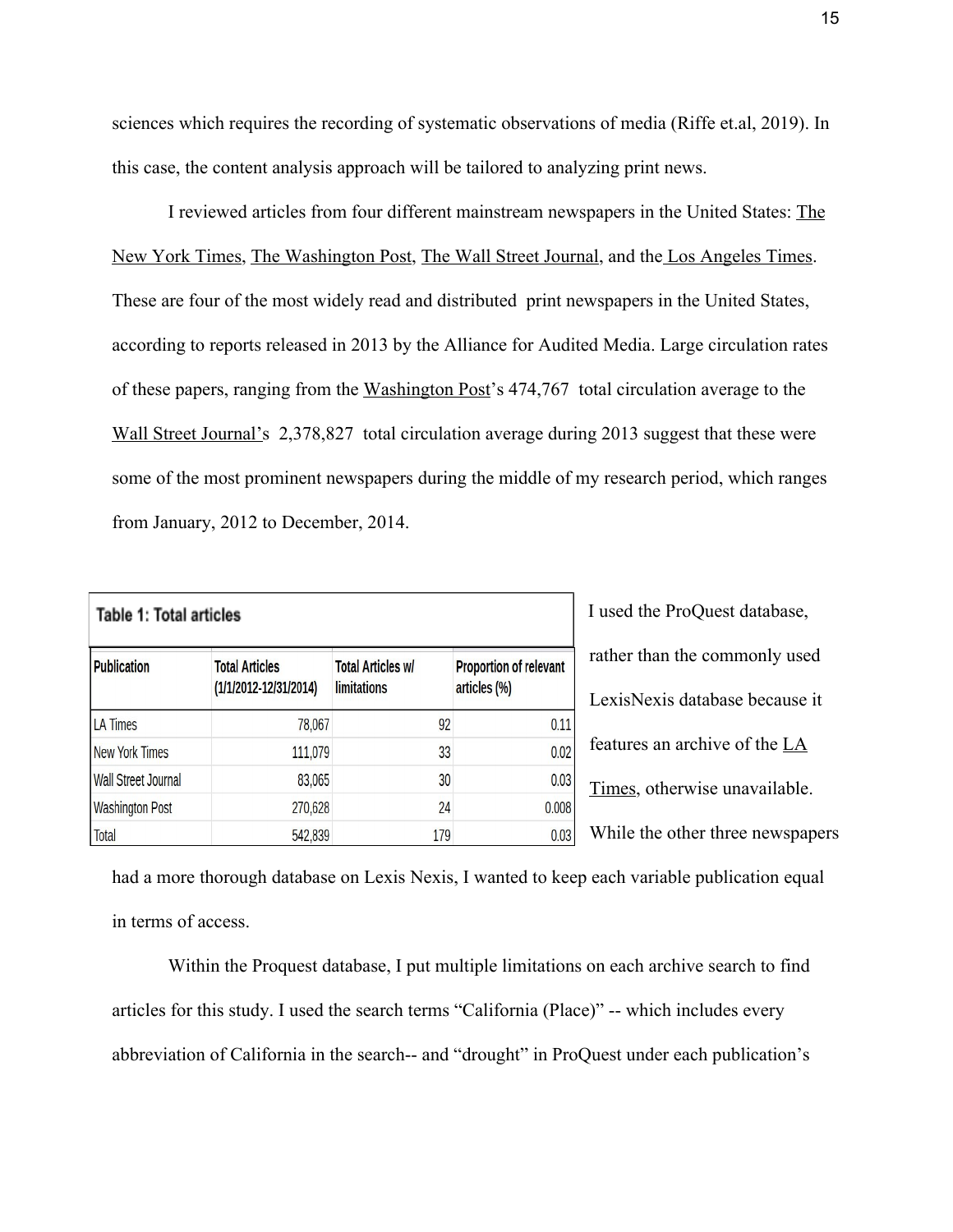archive. A time limitation was put on the search for articles written between January 1, 2012 and December 31, 2014 .This time period is a part of the three driest consecutive years during the drought in California, according to the Water Department of Resources (2015). I selected "newspapers" in order to exclude online blog content from each publication. I also selected to only search for straight "news" articles to exclude editorial work and other commentaries, as my study is focused news reporting. In the table below I have listed the total articles written within the time period of my study. I compared these numbers with the amount of articles which remained after imposing the search limitations described above to reveal how frequent total drought coverage was during this time across all four of the most prominent newspapers in the US. This comparison reveals that between Jan.1, 2012 and Dec.31, 2014, coverage of the California drought comprised less than one percent of all national print headlines from these prominent publications. This

process has been noted in Table 1 above.

Between all four publications, my limited search yielded 179 articles total. Due to

# **Table 2: Ratio Sample**

| <b>Publication</b>         | <b>Total Articles (with</b><br>limits) | Percentage out of 179<br>total articles | <b>Ratio Sample</b> |
|----------------------------|----------------------------------------|-----------------------------------------|---------------------|
| <b>LA Times</b>            | 92                                     | 51%                                     | 15                  |
| <b>New York Times</b>      | 33                                     | 18%                                     | 6                   |
| <b>Wall Street Journal</b> | 30                                     | 16%                                     | 5                   |
| <b>Washington Post</b>     | 24                                     | 13%                                     | $\overline{4}$      |
| <b>TOTAL</b>               | 179                                    | 100%                                    | 30                  |

time constraints, I sought to analyze only a manageable sample of these articles. To do so, I used the method of ratio sampling to decide how many articles from each publication to analyze. My sample size was  $N=30$ . The LA Times, with 15 articles, represented the highest ratio in this instance likely because it is based in the state which is my topic of interest. I analyzed six articles from The New York Times, five from The Wall Street Journal, and four from The Washington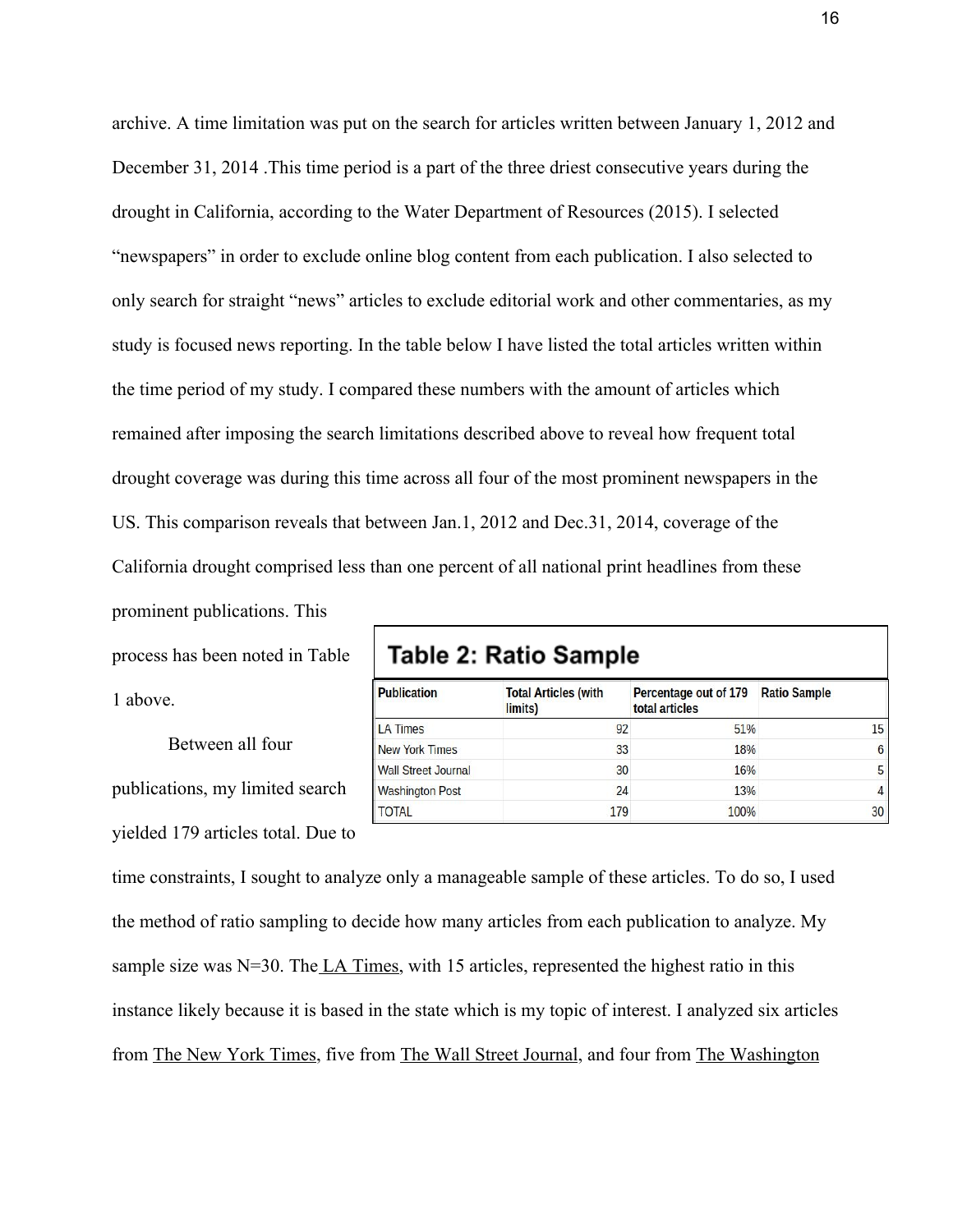Post, based on how many search results each newspaper archive yielded, as shown in Table 2 below.

With a numbered system, I used simple randomization to select specific articles from each of the archives which specific articles I would be analyzing.

All selected articles were evaluated using a coding scheme I developed and tested on several articles from several publications before conducting my official research. For the purpose of this paper, I initially tracked the word count, title, date, section, and author for each paper. By hand, I took a count of how many times each article mentioned the phrase "climate change". The occurrence of the phrase "climate change" in this study indicated more thematic coverage. The indication used to identify the prevalence of thematic framing was built off of the work of Iyengar (1990) and later Hart (2011). Like Iyengar offered in *Is Anyone Responsible*, an episodic frame "takes the form of a case study or event-oriented report and depicts public issues in terms of concrete instances" while a thematic frame "by contrast, places public issues in some more general or abstract context" (8) .

 In "The Influence of Episodic and Thematic Climate Change Frames on Policy Preferences and Individual Behavior Change", Hart conducted a study to examine how episodic and thematic framing of the impact of climate change on polar bears affect reader opinions. Articles with episodic frames for the study told the story of a single polar bear which was struggling. Thematic frames were expressed through articles which discussed how climate change was affecting all polar bears.

This study was concerned over whether the drought in California was being addressed through a single issue or through the larger context of droughts and climate change. A single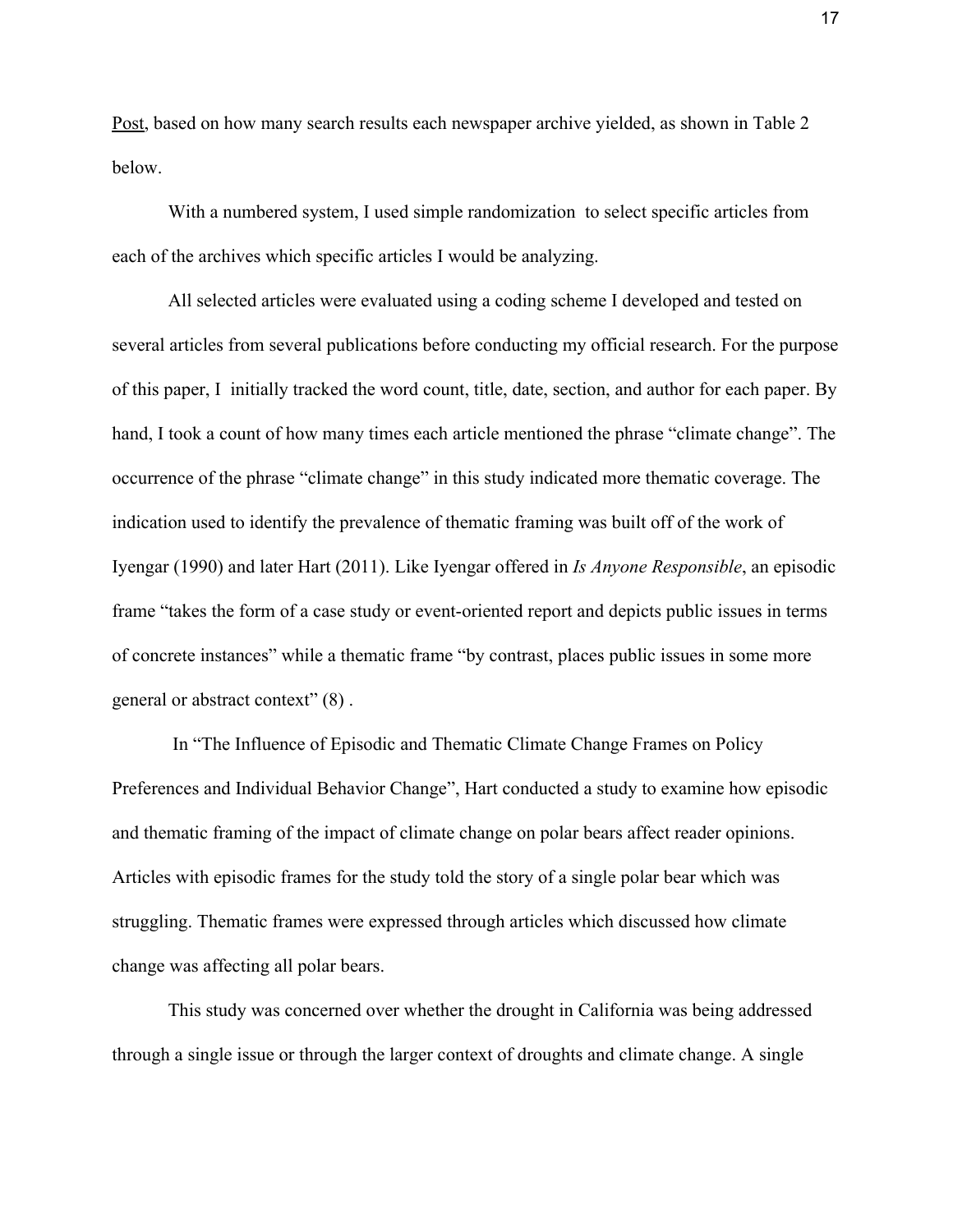issue might be, for instance, that a farmer in California is facing water shortage, while a story with broader context may talk about how climate change-related droughts have caused more farmers to face water shortages, including those in California. I assumed that thematic frames would be more likely to contain the general phrase "climate change" than episodic frames would because the phrase indicates a more global context. By hand, I took a count of how many times the phrase "climate change" was featured in each article. I then took note of each source quoted in each article, categorizing them by position: lay-person, farmer, scientist, professor, government official or politician, business person, or other. Methods of sourcing a fact or idea in a news article can vary. Some journalists might paraphrase their source's words, or even draw on multimedia aides to get a source's point across. For the purpose of clarity in this paper, I chose only to collect data on individuals whose statements were subject to direct quotation in writing.

In my research, I used article length to signal the deemed importance of the drought issue (Damanhoury and Saleh 2017; Zoch and Turk 1999), assuming that articles with thematic frames utilized a higher word count to delve into the background of a topic. In content analysis of print news, there does not appear to be a standard measure of article length. For the purposes of this paper, the article length parameters range between

0-500 words (short), 501-999 words (medium), and articles beyond 1000 words (long), based on the parameters used by Pew Research Center (Mitchel et.al, 2016). The small percentage of short articles identified, however,



**Figure 1: Article Lengths**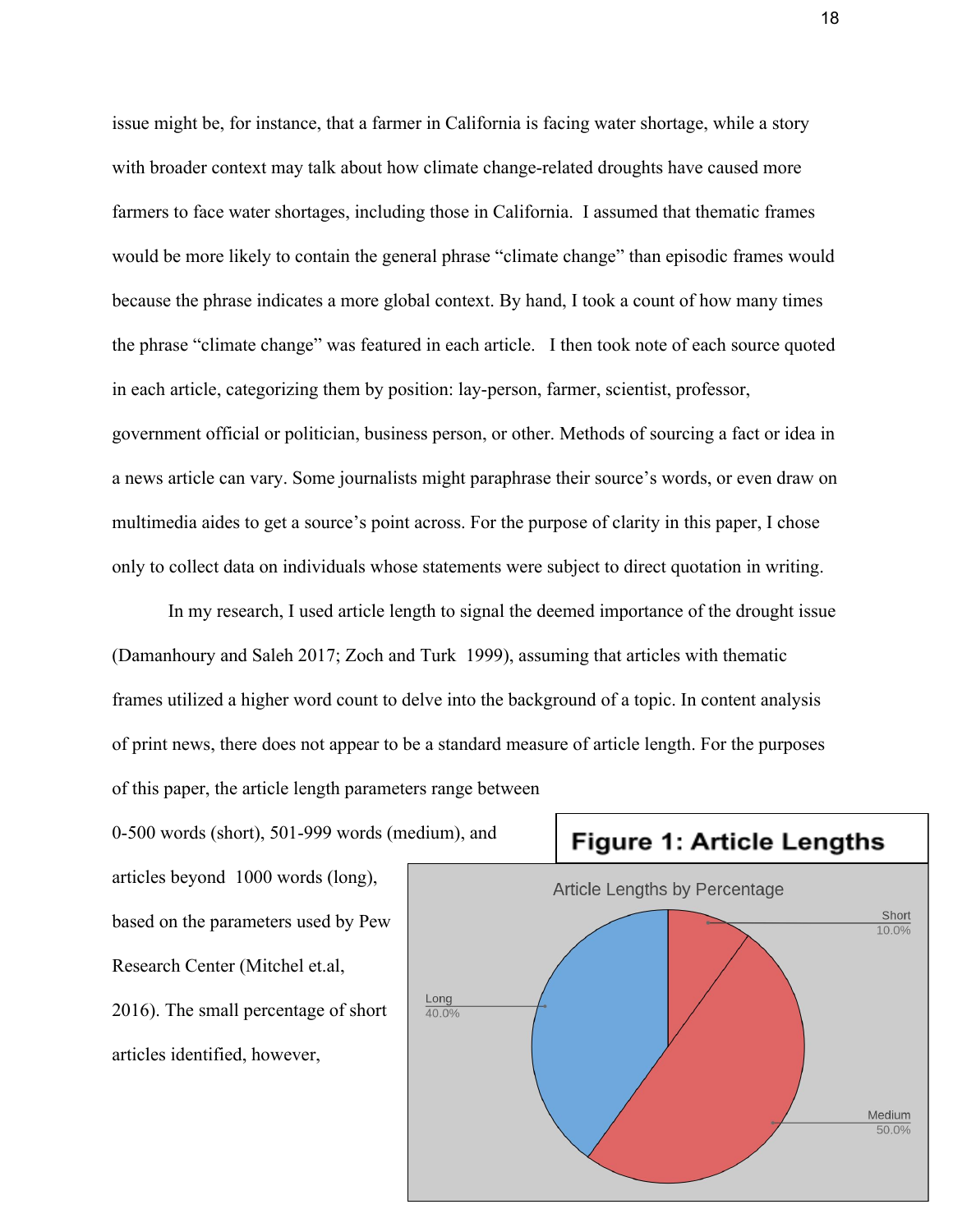eventually indicated that a more meaningful comparison could be drawn between articles which contain less than 1,000 or more than 1,000 words.

# **5. Findings**

After reviewing the 30 randomly selected articles for this study, some of the data yielded supports the literature discussed in the review section of this paper. Less than half (n=30, 40%) of the news stories were longform pieces. Climate change was mentioned in seven (23%) of the 30 articles, meaning that over 75 percent of the sampled articles made no mention of climate change. Public officials were the most highly represented type of source in this study. Thirty-nine different public officials were quoted over the course of 18 articles (60%). In this section, I will discuss the results I found through collecting data on the amount and length of articles, as well as their quoted sources and incorporation of climate change.

#### **5.1 Article quantities and length**

Between Jan.1, 2012 and Dec.31, 2014 the The New York Times, The Washington Post, The Wall Street Journal, and the Los Angeles Times published 542,839 total print articles collectively. Just 179-- or .03 percent-- of these articles featured both search terms: "drought" and "California". It was revealed that over half (n=18, 60%) of the 30 articles were written using fewer than 1000 words and would be considered by researchers like those at Pew Research Center to be short-form. My sample suggests that short-form coverage of California drought in U.S print media was more prominent than longform coverage. Three of the journalists featured in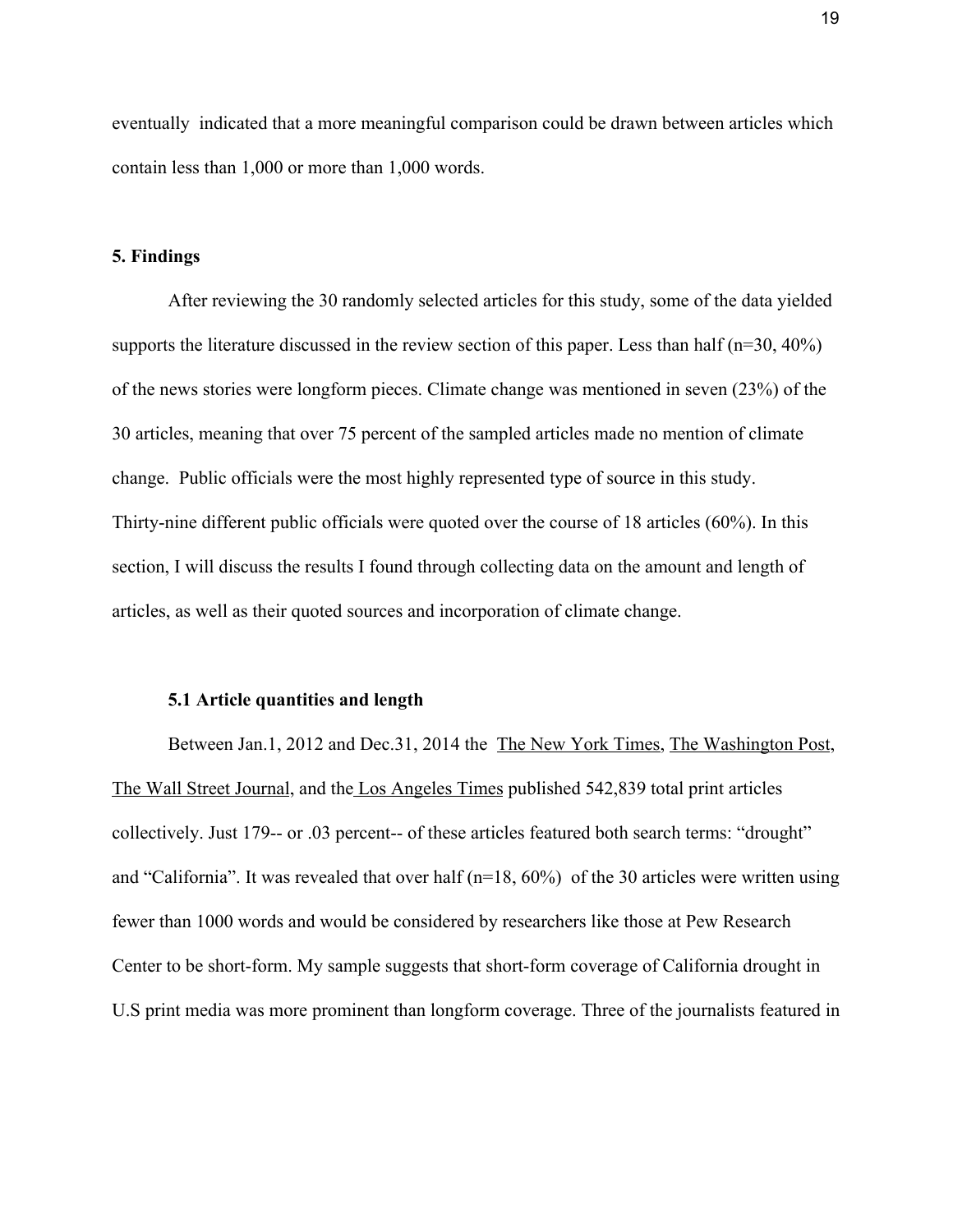my study are repeat authors within my sample, which suggests that they are following the issue as a beat and are focusing on continual coverage.

## **5.2 The Climate Change Conversation**

Of my 30 article sample, seven articles referred to "climate change" or "global warming" a total of 17 times. Only one of the 12 longform articles featured in the study made a single mention of climate change: "Decade of Drought Threatens West" by Jim Carlton (The Wall Street Journal). The article reports on Lake Mead-- the largest reservoir in the nation-- and how its shrinking water levels could mean water shortages in the western U.S. "A Bureau of Reclamation study last year found the river system wouldn't be able to meet demand in 50 years, due to climate change and the region's forecast growth" wrote Carlton, "Water managers say they will have to come up with new ways to stretch supplies of the river and other sources, such as through the use of new technology to increase efficiency" (The Wall Street Journal, 2014). The article's focus is primarily on drought futures and state water rights.

Longform articles like "Prop.1 aims at the next drought; Even if water bond measure passes, any relief it provides is probably years away." by Bettina Boxall (The LA Times) discuss legislative responses to the drought or "Water Policy Poses Threat to Almonds in California" by Felicity Barringer (The New York Times) discuss the effect of drought on farming and produce, rather than the cause of drought.

Six short form stories mentioned climate change a total of 16 times. In "U.S rules for water use aren't so cool or clear", Jim Tankersley wrote "But now, as drought rages, climate change raises the risk of future droughts and the West's population continues to grow, Glennon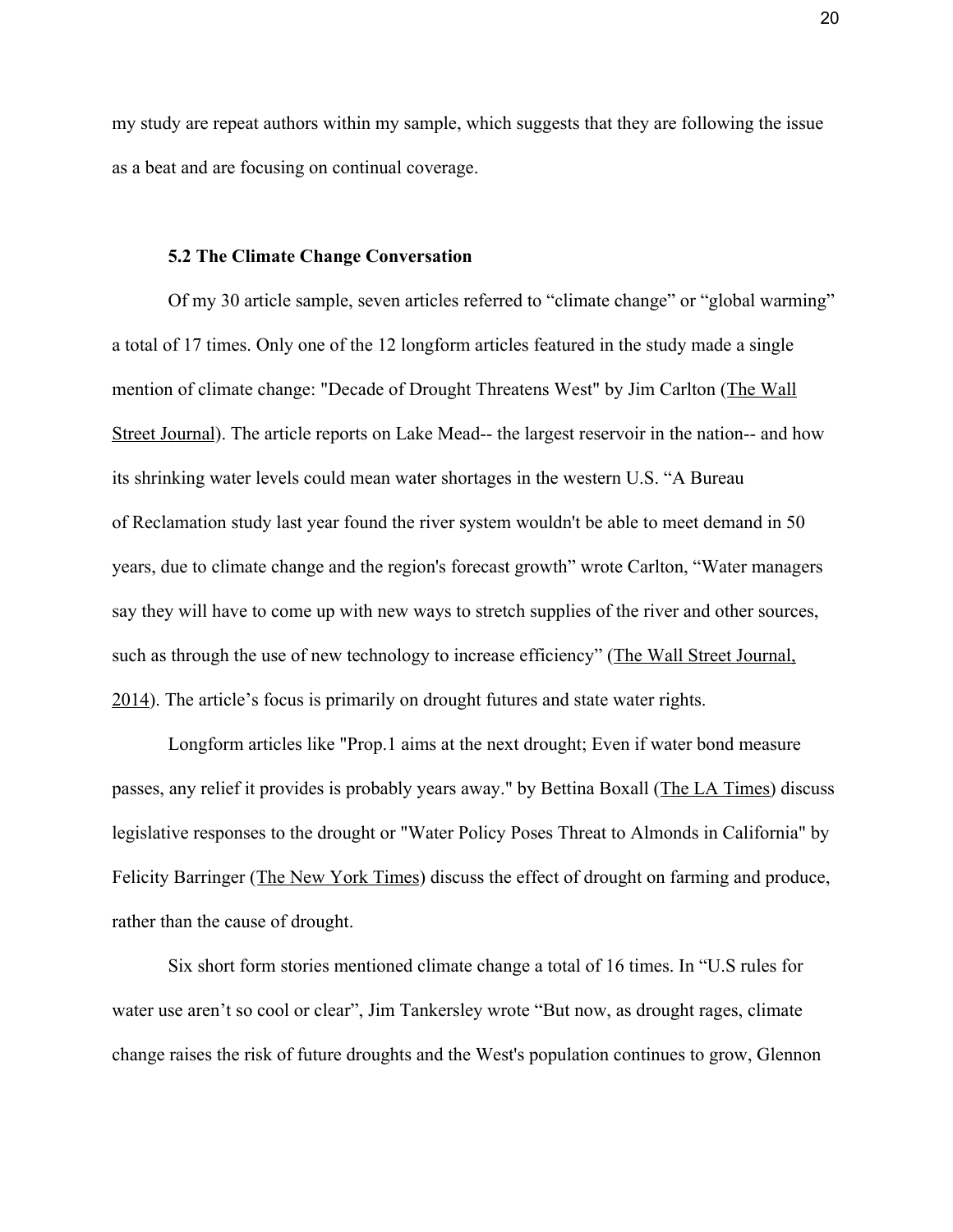says America needs better-functioning markets to maximize the water it has available - or we risk leaving a lot of people poor and thirsty in the future" ( The Washington Post, 2014). Climate change is referenced in the story as a reason why America needs freer water markets, according to professor Robert Glennon. Another article, "No, Chipotle is not getting rid of guacamole" by Mark Berman (The Washington Post, 2014) pulls a Tweet from the restaurant chain Chipotle about how climate change may result in price increases or menu item removal . The article then



# **5.3 Sources**

Public officials were most frequently quoted throughout my sample. Public officials were quoted 36 times in 18 different articles. Many of the officials were representing the Bureau of Reclamation, the California Department of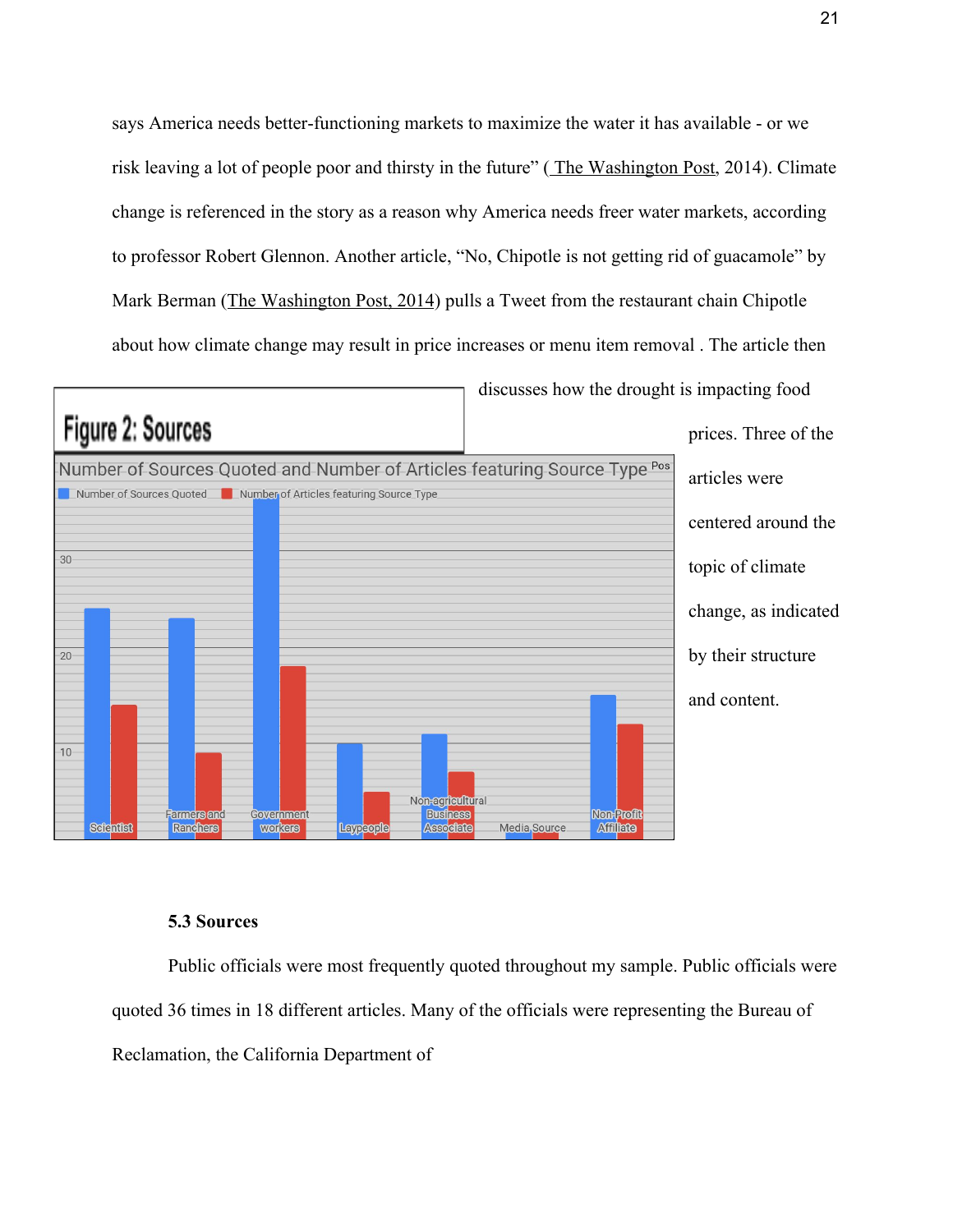Water Sources, and other water related government agencies. Other officials quoted throughout my sample included then-President Barack Obama, then-Governor Jerry Brown, and representatives from different water districts in California.

The second most frequently quoted group of professionals were scientists, who were quoted 24 times over the course of 14 articles. Many of them were either university professors or scientists that belonged to an organization. Farmers were quoted 23 times throughout nine total articles, often comparing recent agricultural seasons to those of the past, or discussing coping techniques for water shortages. Figure 2 (above) demonstrates the number of quoted sources in blue, and the number of articles featuring the source in red.

## **6. Discussion**

The results of the research suggest that due to the long term nature of drought events and the highly episodic nature of U.S news (Damien, 2013), coverage of the drought in California only comprised (n=179, .03%) of total print among all four papers examined during this study's time period. With over half of the articles randomly selected coming out of the Los Angeles Times in California, the ratio of articles randomly selected for this research suggests that the drought phenomenon did not receive as much broad national coverage as it did more statewide coverage, despite the key role that California plays in the agricultural economy in the whole of the United States. It was unsurprising, based on literature featured in the review portion of this paper, that climate change was incorporated into less than ⅓ (n=7, 23%) of articles within the sample. The most surprising part of the data results was that overwhelmingly, references to climate change occurred in shorter articles. Drawing on Boykoff and Robert's analysis of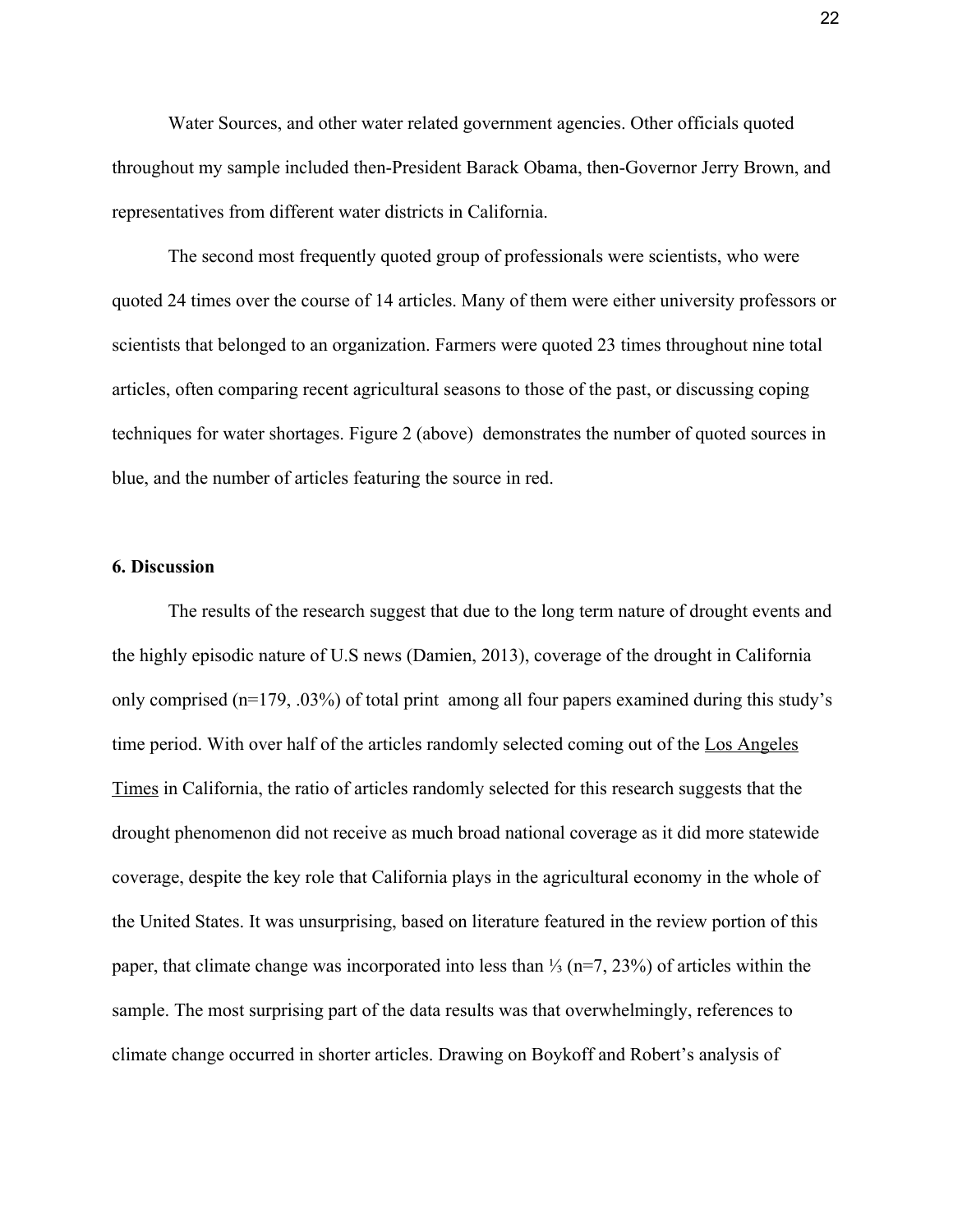longform thematically framed coverage of climate change in the news media, I surmised that the climate conversation would primarily be featured in long articles which have the space to explain the anthropogenic factors of a changing climate, and to explore how pressure changes and temperature increase attributed to drought phenomena such as the event in California. Instead, climate change was often referenced anecdotally, or in passing without further explanation. California was the central focus, rather than a case study in a discussion of environmental issues, except for in the case of two short form articles: "CALIFORNIA; Warming, drought link uncertain; Analysis underscores difficulty of gauging influence of human-caused climate change on rain patterns" (2014) by Bettina Boxall of the LA Times and "U.S. News: Obama Backs Fund for Studying Climate Change" (2014) by Carol E. Lee and Jim Carlton of the Wall Street Journal. In Boxall's article, climate change is the central topic as the findings of reports out of the American Meteorological Society and the discussion among scientists as to whether changing pressure systems are attributing to the drought in California or not are summarized. Lee and Carlton's article refers to then-President Barack Obama's visit to California, after which he acknowledges that climate change is exacerbating drought issues in the area.

The smaller proportion of scientists and professors quoted in comparison to political figures points to a gap in communication between journalists and scientists as explored in Susanna Priest's recent *Communicating Climate Change* (2016). It also suggests the existence of authority-order bias in these pieces. While conducting this research, however, I expected to find more quotes from both farmers and laypeople due to the effects the drought had on agriculture and on municipal water use across California. There were fewer quotes throughout the sample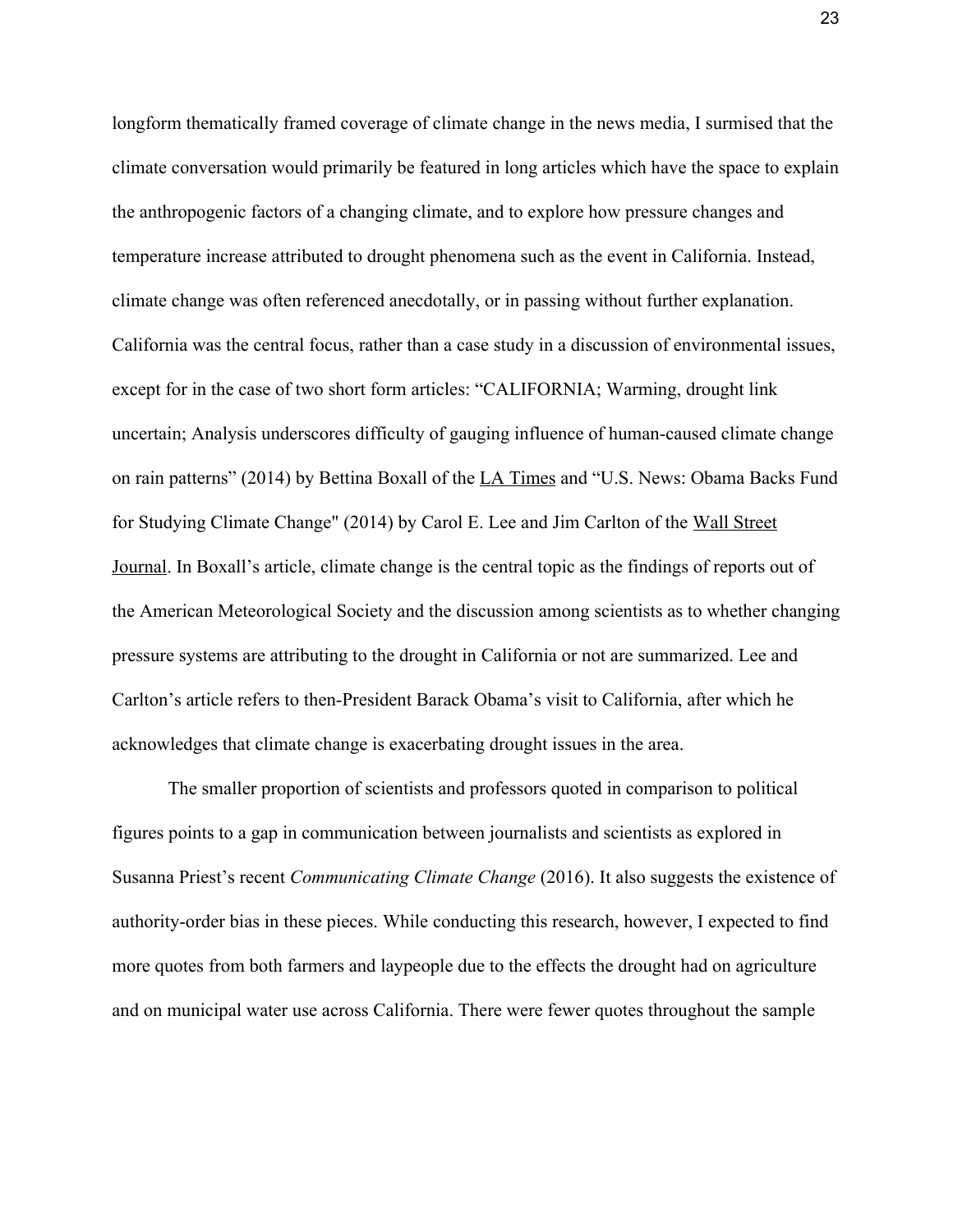from those personally affected by the drought, and more quotes about water rights, proposed legislations, distribution, and water strategies.

It appears that print coverage of the California drought, at its peak, comprised a small amount of overall news coverage across four of the nation's most prominent publications. This coverage tended to be shorter in length, and put an emphasis on policy surrounding drought. Climate change does not appear to be a central aspect of coverage, and governmental actors are called upon to provide insight into the drought issue more frequently than any other type of professional.

#### **7. Limitations**

While this studied yielded notable data, the field calls for a more thorough investigation of climate change frames in longform issues like drought. One of the most prominent limitations of this study is the size of the sample, as a larger sample size of articles over a longer amount of time pertaining to the drought in California may yield more significant results in regards to how frequently climate change is addressed within print coverage. Researchers who pursue a similar topic may benefit from a more thorough content analysis of each article. Rather than searching for the key word "climate change" it may be interesting to explore which articles pull scientific language into their examination of drought as a climate issue. A content analysis which codes for themes in national drought coverage may be helpful in learning more about what issues are central to the print news industry when it comes to reporting on the long-term issue of climate change-related drought.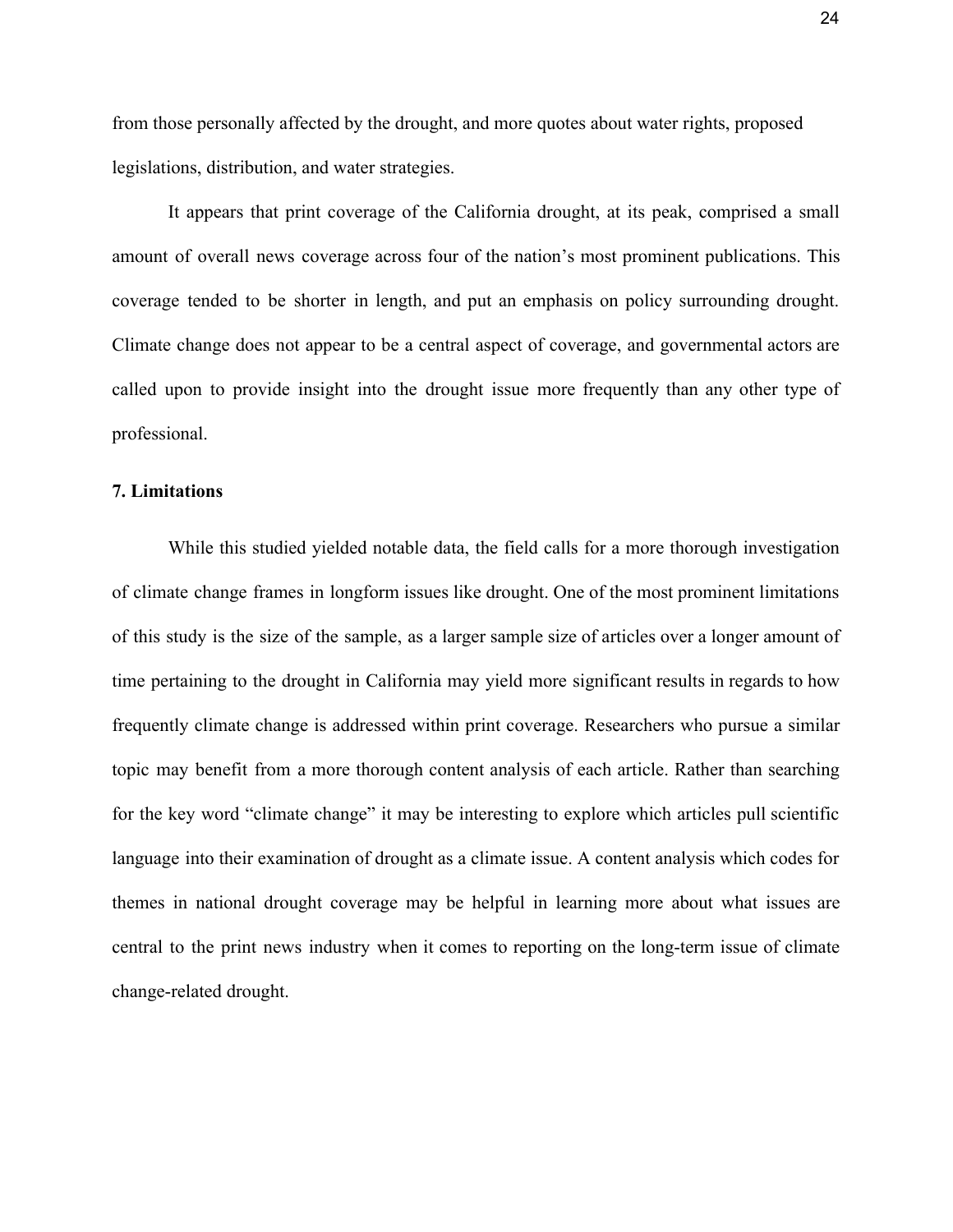#### **8. Conclusion**

This study challenged my preconceived notions about the differences between thematic and episodic coverage. I went into the study expecting there to be a strong correlation between the mention of climate change, the length of an article, and the orient of its frame. What I discovered was that climate change was less of a centerpiece and more of a passing thought in articles that presented snapshot style glimpses of the problems caused by drought. In future studies, I hope to build off of the findings which expressed that authority-order bias and short form writing are prevalent in coverage of environmental issues. I look forward to designing more comprehensive and thorough content analysis schemes to pin down the current place of climate change in the environmental conversations initiated by the press.

As someone aspiring to report on environmental issues, this study has revealed that the scope of some environmental issues might be oriented towards policy and politics instead of scientific explanation, which could have a tangible effect on the future.

Susanna Priest, author of *Communicating Climate Change* (2016), wrote "The new message should not be 'climate change exists', or even 'climate change exists, and it is caused by humans', but 'climate change believers are a strong majority, and they want action'" (4). The narrative of drought coverage in California subsists just barely on the edge of 'climate change exists'. Echoing Priest, the point of communicating climate change science through the news media is to make science and scientific thought available to the public in a digestible way, so that citizens can contribute to their democracy and eventually to the formation of sound climate policy. Understanding if climate change had helped instigate the drought in California, for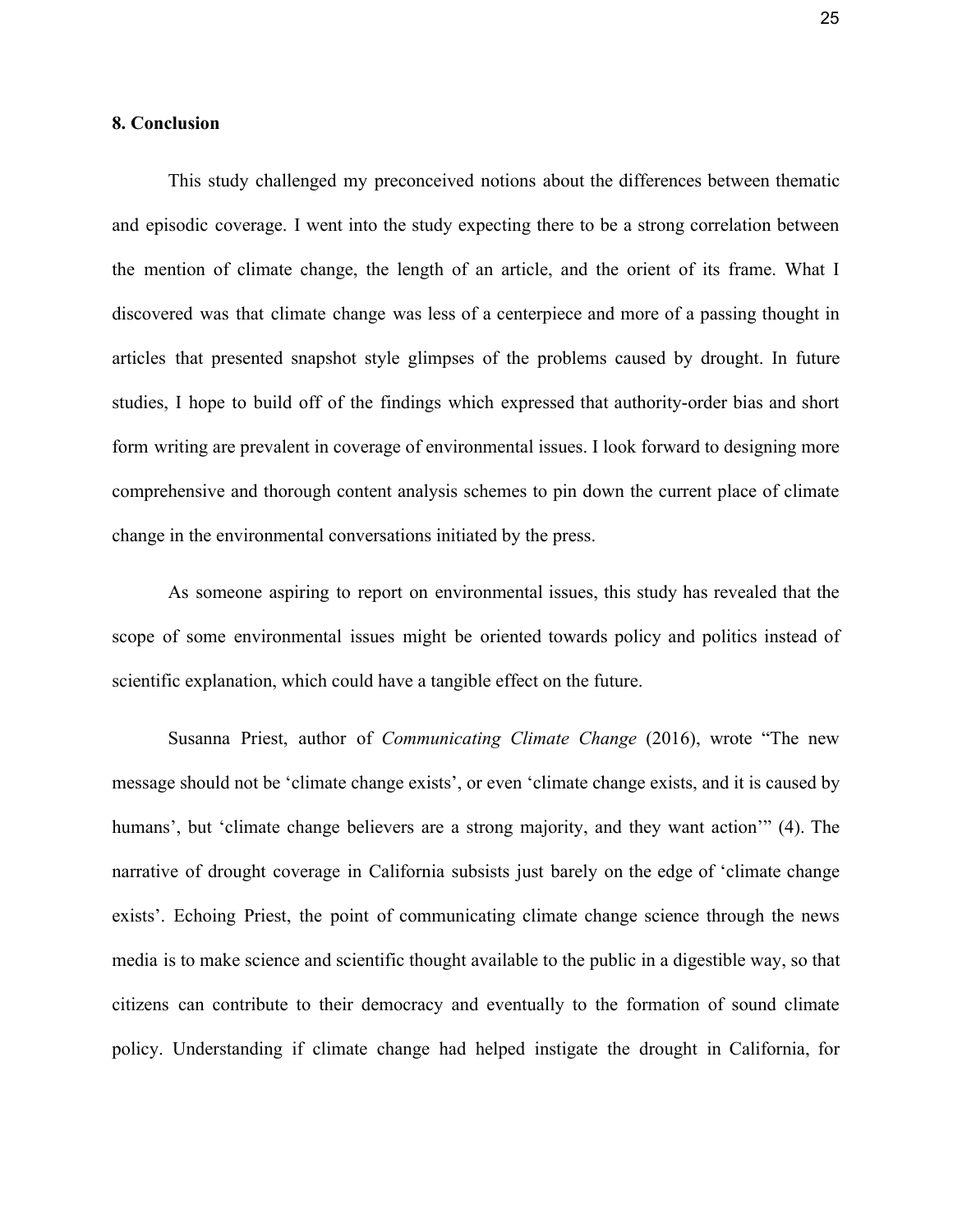instance, could be instrumental to formulating long term policies, from renewable tax incentives to emission limits. It could also inspire grassroots movements. The research analyzed in this paper suggests that print news media are doing little to provide citizens with scientific information that can be used to form movements around climate change awareness and preventability.

As Metzger wrote, it is easy for the public to fill in the gaps of an event that is not wholly reported on. In the case of modern drought in California, explanation of the event is lacking in news coverage. In order to encourage public engagement in the climate change conversation, this must be addressed. Movement towards longform continual coverage which frequently discusses climate change in relation to drought issues when relevant could be more effective at motivating audiences to get involved. Creating stories that have more space for scientific commentary and reducing authority-order bias by calling on fewer public officials to make comments about the drought and turning to a more diverse array of voices may refocus audience engagement around the climate change conversation. Because of the role California plays in feeding America, the drought issue there is not merely a problem of the individual state. Water shortages in California can have real, tangible effects on the entire nation, and national publications should highlight such issues more frequently in the future. Research on longform climate issues in the modern era of snapshot news should examine the relationship between science and journalism.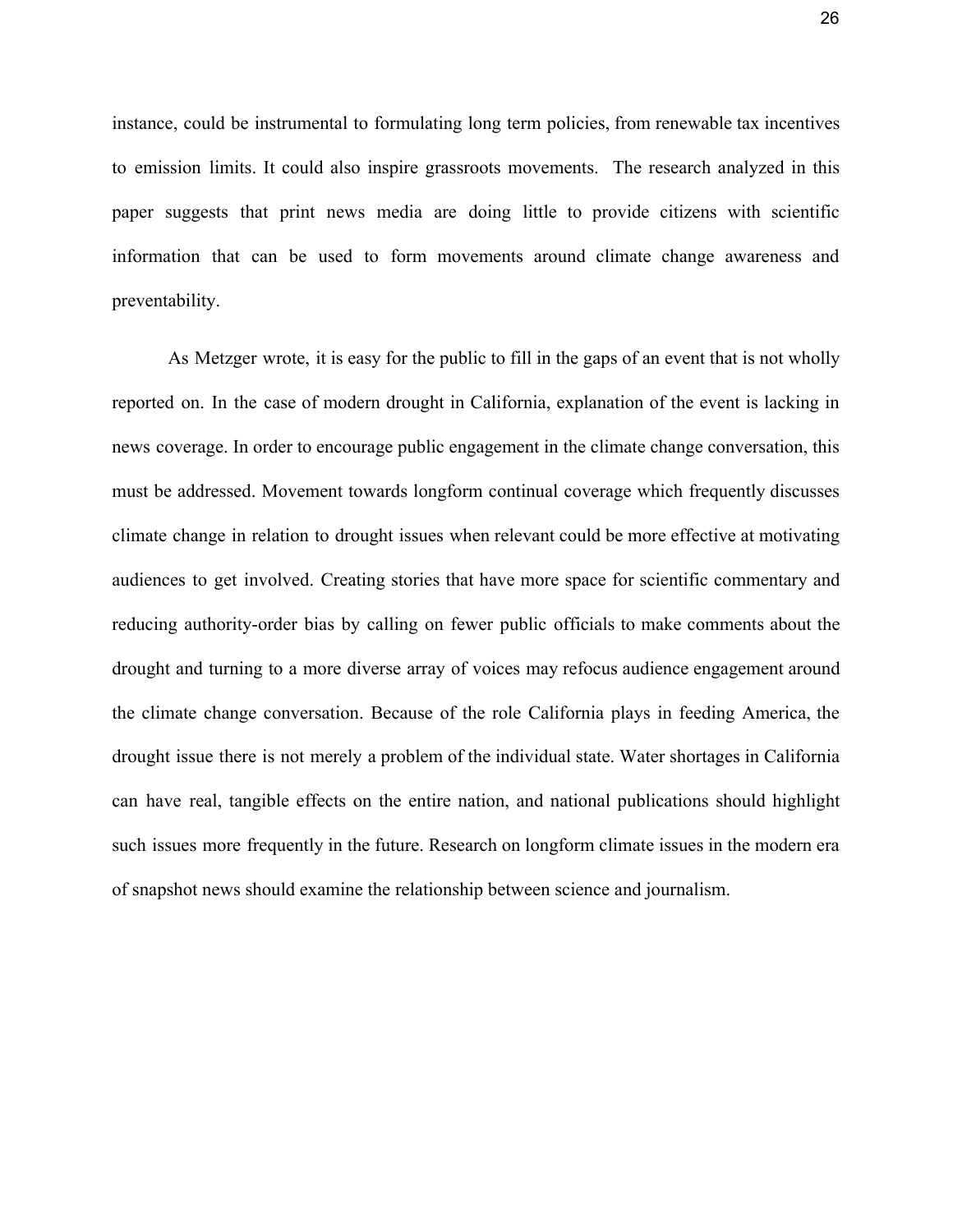#### **References**

- AghaKouchak, A., L. Cheng, O. Mazdiyasni, and A. Farahmand"and changes in risk of concurrent climate extremes: Insights from the 2014 California drought, Geophys." Res. Lett. (n.d.): 2014GL062308.
- Associated Press (2018) California is now the world's fifth-largest economy, surpassing United Kingdom. *The Los Angeles Times, Associated Press*.
- A Ardèvol-Abreu (2015): "Framing theory in communication research in Spain. Origins, development and current situation". Revista Latina de Comunicación Social, 70, pp. 423 to 450.
- Boykoff, M. T., & Roberts, J. T. *Media Coverage of Climate Change: Current Trends, Strengths, Weaknesses* . Human Development Report, 2007.
- Boykoff, M. Flogging a dead norm? Newspaper coverage of anthropogenic climate change in the United States and United Kingdom from 2003 to 2006. *Area,* 2007

Brown, Edmund G. Jr. 2014.

- Brüggemann, M. "Beyond False Balance: How Interpretive Journalism Shapes Media Coverage of Climate Change." Global Environmental Change. 42 (2017): 58-67. Web.
- California Department of Food and Agriculture. *"California Department of Food and Agriculture." CDFA*, 2016.
- Cacioppo, John T. and Petty, Richard E.*"The Elaboration Likelihood Model of Persuasion", in NA - Advances in Consumer Research Volume 11, eds.* Thomas C. Kinnear, Provo, UT : Association for Consumer Research, Pages: 673-675, 1984.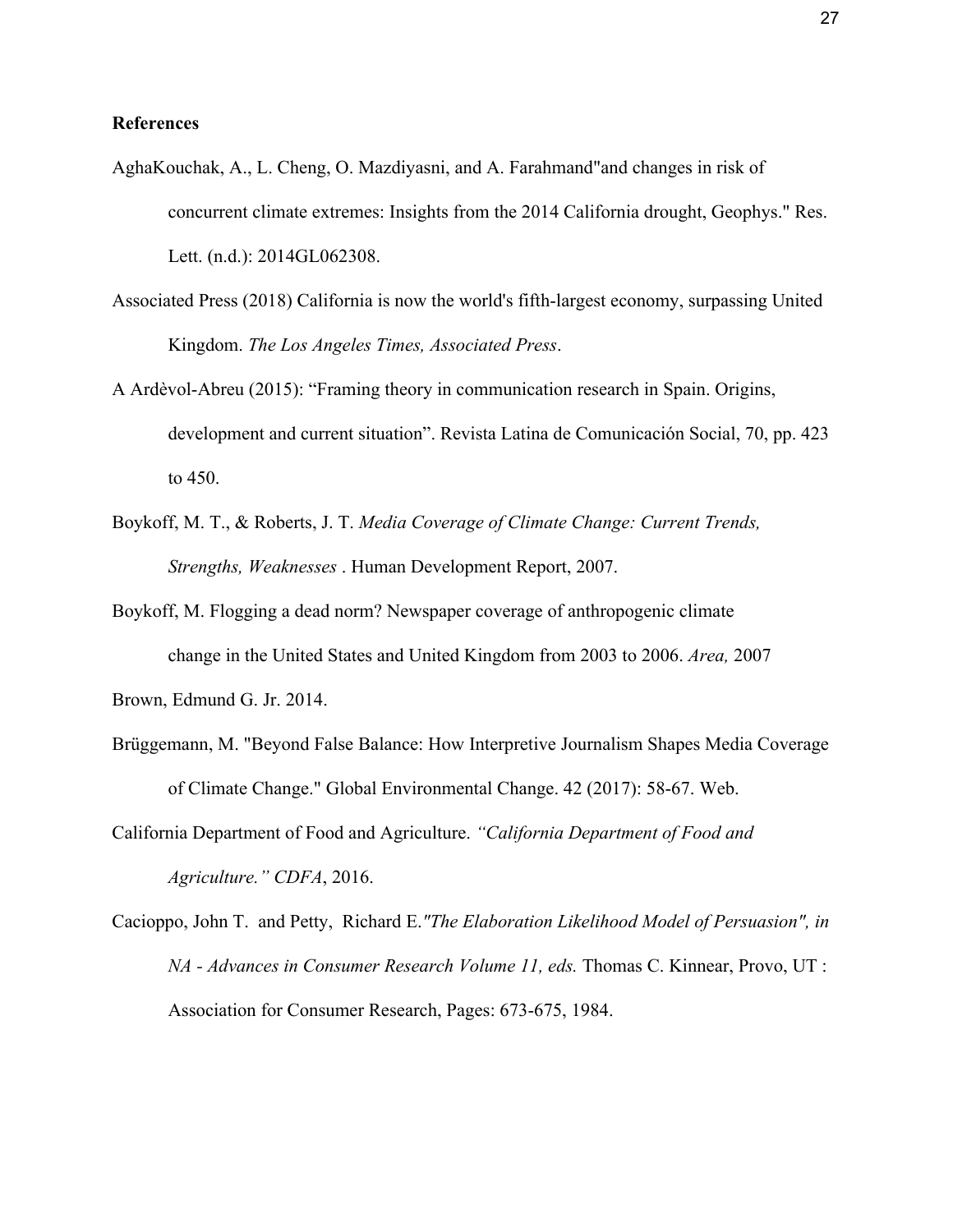Cantor, M. G. (1980). Book Review : Gaye Tuchman, Making News: A Study in the Construction of

Reality. The Free Press, New York, 1978. *Sociology of Work and Occupations*, *7*(4), 503–506.

- Carvalho, A, and J Burgess. "*Cultural Circuits of Climate Change in U.K. Broadsheet Newspapers, 1985-2003.*" *Risk Analysis : an Official Publication of the Society for Risk Analysis.*, U.S. National Library of Medicine, Dec. 2005.
- Chong, D., & Druckman, J. *Framing theory*. *Annual Review Of Political Science, 10*(1), 103-126, 2007.

*Climate change: California drought linked to humans*. *Nature,509*(7498), 10-10, 2014.

Cowen, Robert. 'Are Men Changing the Earth's Weather?'. Christian Science Monitor, 1957

- Damien, J. et al.. *Droughts and their social perception in the mass media (southern Spain).(Report)*. *International Journal of Climatology, 33*(3), 709-724, 2013.
- Diffenbaugh, N. S., Swain, D. L., & Touma, D. *Anthropogenic warming has increased drought risk in California*. *Proceedings of the National Academy of Sciences,112*(13), 3931-3936, 2015.

Diffenbaugh, Noah S; Deepti, Singh; Mankin, Justin S.;Horton, Daniel E.; Swain, Daniel L.; Touma, Danielle; Charland, Allison; Liu, Yunjie; Haugen, Matz; Tsiang, Michael and Rajaratnam, Bala. *"Quantifying the Influence of Global Warming on Unprecedented Extreme Climate Events."* Proceedings of the National Academy of Sciences of the United States of America 114.19 (2017): 4881-4886. Web.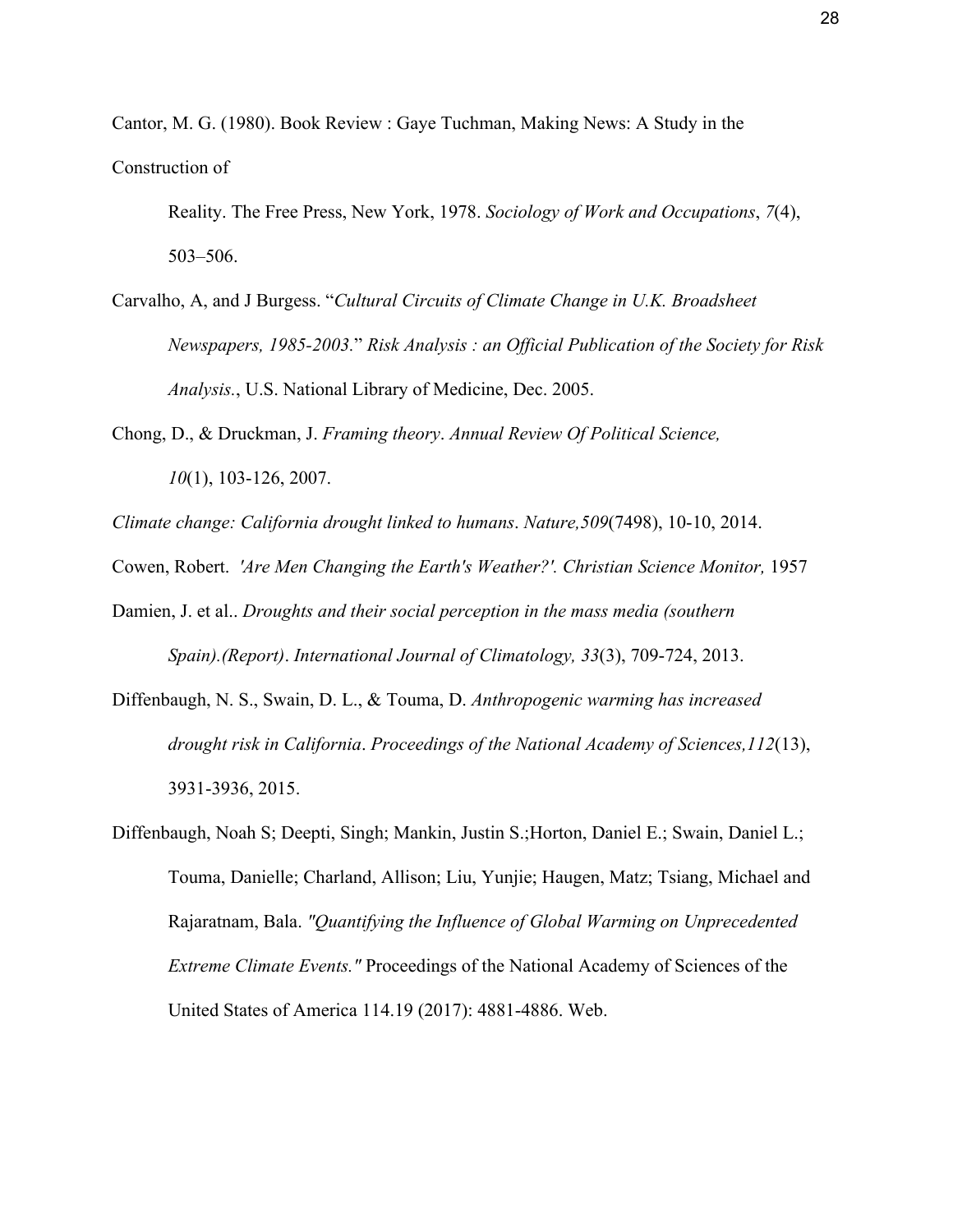Damanhoury, K. E., & Saleh, F. (2017). Is it the same fight? Comparative analysis of CNN and Al Jazeera

America's online coverage of the 2014 Gaza War. *Journal of Arab & Muslim Media Research*,

*10*(1), 85–103. https://doi-org.proxy.lib.pdx.edu/10.1386/jammr.10.1.85\_1

- Entman, Robert M. "Framing: Toward Clarification of a Fractured Paradigm." *Journal of Communication* 43.4 (1993): 51-58. Web.
- Hart, P. *One or Many? The Influence of Episodic and Thematic Climate Change Frames on Policy Preferences and Individual Behavior Change*. *Science Communication, 33*(1), 28-51, 2011.
- Hutchison, P. J. *Journalism and the Perfect Heat Wave: Assessing the Reportage of North America's Worst Heat Wave, July-August 1936. American Journalism*, *25*(1), 31-54, 2008.
- Hurlimann, A., & Dolnicar, S. *Newspaper coverage of water issues in Australia. Water Research,46*(19), 6497-6507, 2012.
- Iyengar, S. *Is anyone responsible?: How television frames political issues*. Chicago, IL: University of Chicago Press, 1991.
- Lene Aarøe. *Investigating Frame Strength: The Case of Episodic and Thematic Frames. Political Communication,* 28:2, 207-226, 2011.
- Metzger, Miriam J. *["When No News Is Good News: Inferring Closure for News](http://journals.sagepub.com/doi/pdf/10.1177/107769900007700404) [Issues](http://journals.sagepub.com/doi/pdf/10.1177/107769900007700404)".Journalism & Mass Communication Quarterly*, vol. 77, 4: pp. 760-787. , First Published Dec 1, 2000.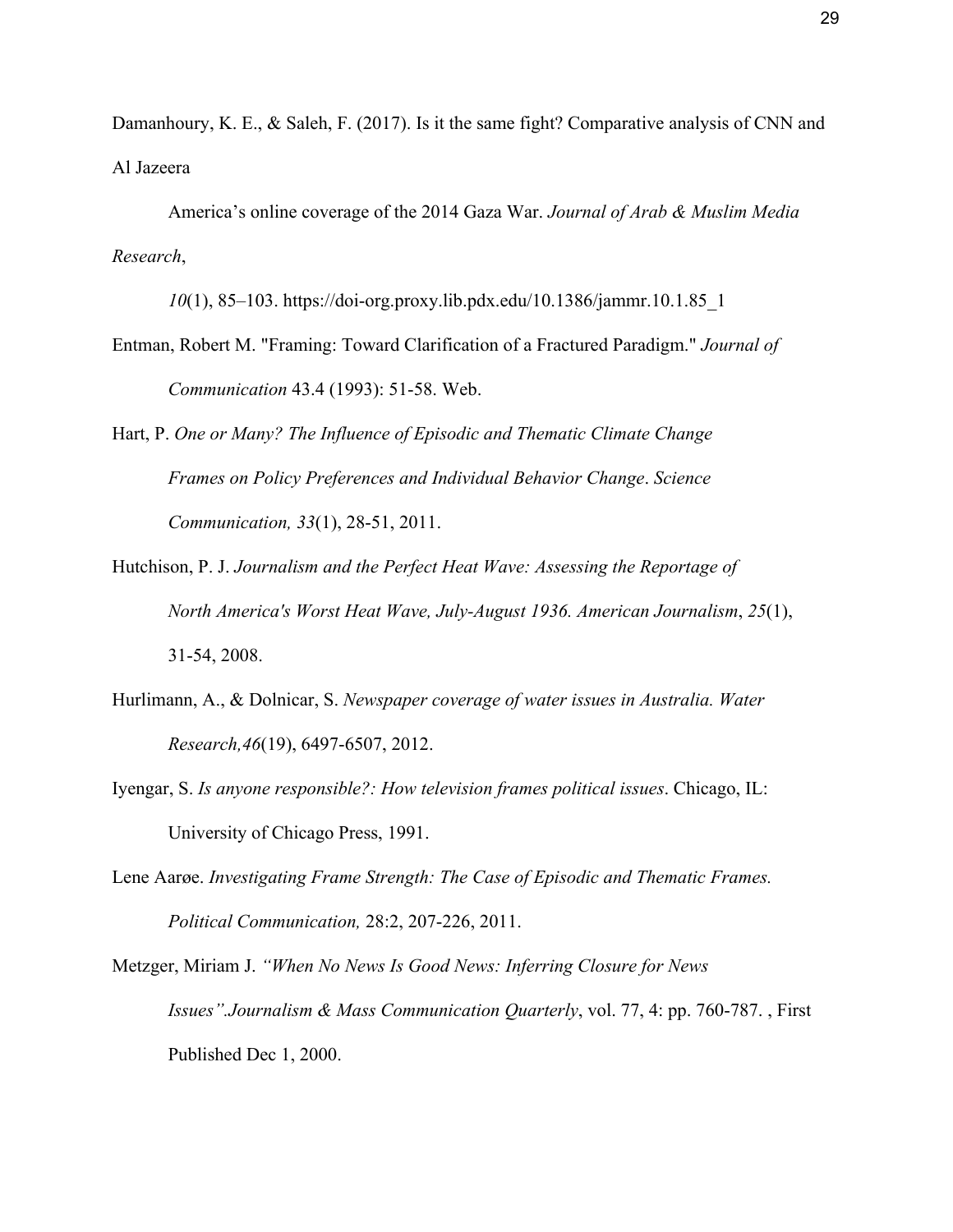- McQuail, D. (2002). *McQuail's reader in mass communication theory*. London ; Thousand Oaks, Calif.: Sage Publications.
- Priest, Susanna H, Neil Stenhouse, and Thompson, Jessica. *Communicating Climate Change: The Path Forward*, 2016. Print.
- Richman, M. *Uniqueness and Causes of the California Drought. Procedia Computer Science., 61*, 428-435, 2015.
- Riffe, D., Lacy, S., Watson, B. R., & Fico, F. (2019). *Analyzing media messages: Using quantitative content analysis in research*. London: Routledge.
- Rowe, D. *Comparing Newspaper Coverage of Climate Change During Election Campaigns in the United States, Canada and Australia, 73*(06), 2012.
- Scheufele, Dietram A*. "Framing as a Theory of Media Effects." Journal of Communication* 49.1 (1999): 103-22. Web.
- Seager, R.; Hoerling, M.; Schubert, S.; Wang, H.; Lyon, B.; Kumar, A.; Henderson, N.*"Causes of the 2011-14 California Drought"*. *Journal Of Climate, 28*(18), 2015.
- UN General Assembly, United Nations Framework Convention on Climate Change : resolution / adopted by the General Assembly, 20 January 1994
- Wilson, Kris M. *"Drought, Debate, and Uncertainty: Measuring Reporters' Knowledge and Ignorance about Climate Change.*" *Public Understanding of Science*, vol. 9, no. 1, pp. 1–13., 2000.
- Weingart, Paul. *Risks of communication: Discourses on climate change in science, politics, and the mass media. Public Understanding of Science, 9*(3), 261-283, 2000.